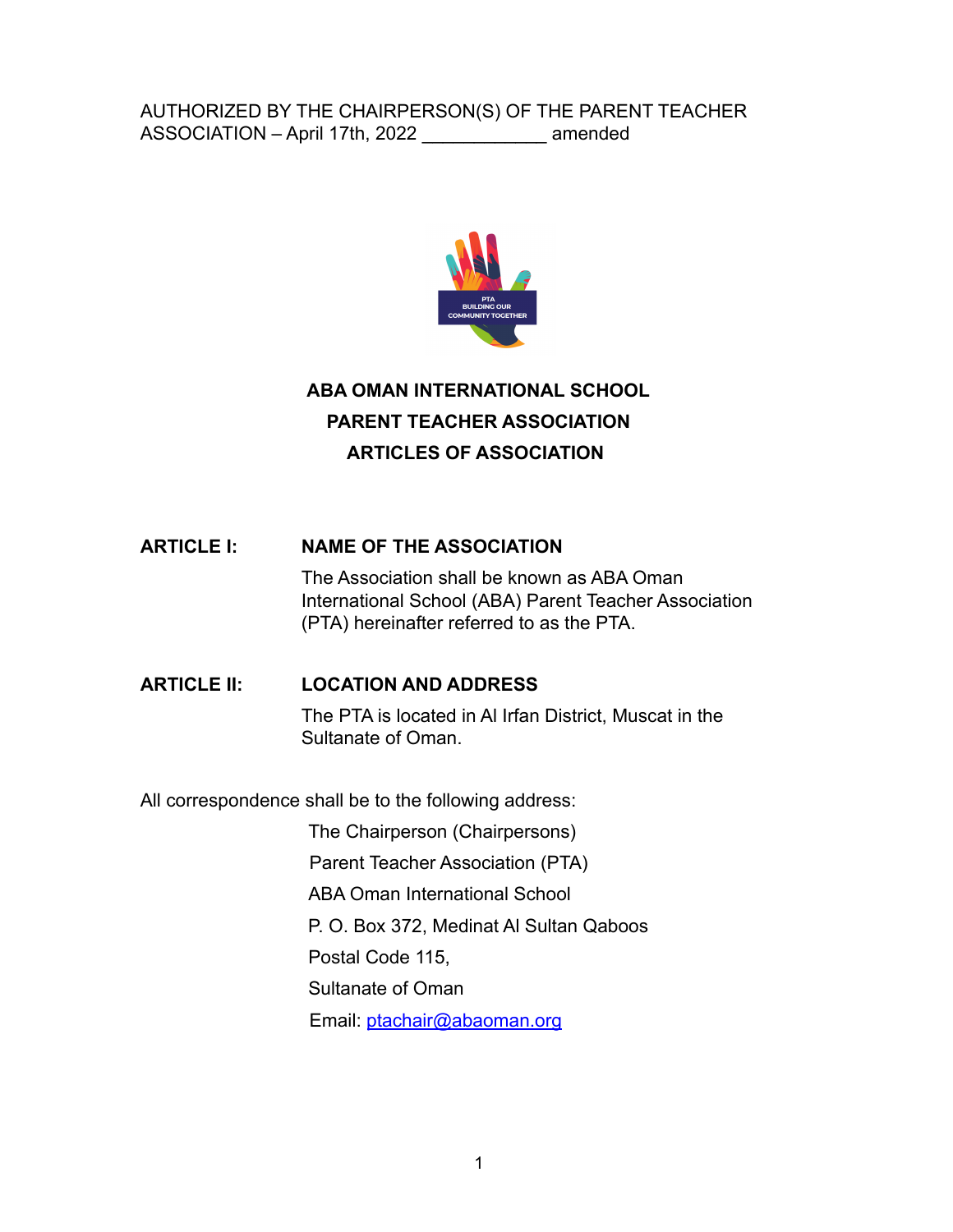### **ARTICLE III: MEMBERSHIP (PTA)**

**3.1** All parents and legal guardians whose children attend ABA and ABA teaching staff are automatically members of the PTA.

#### **ARTICLE IV: PURPOSE**

**4.1** The PTA shall support the aspirations of ABA and provide the following:

> **4.1.1** Liaise with the parents, teachers, administration staff, students and the Board of Directors.

**4.1.2** Organize and run events to provide a social aspect for the school.

**4.1.3** Organize and run events to undertake fund-raising to provide equipment and services that will enhance the school facilities and programs.

**4.1.4** Support opportunities for the members of the ABA Association to undertake charitable fund-raising.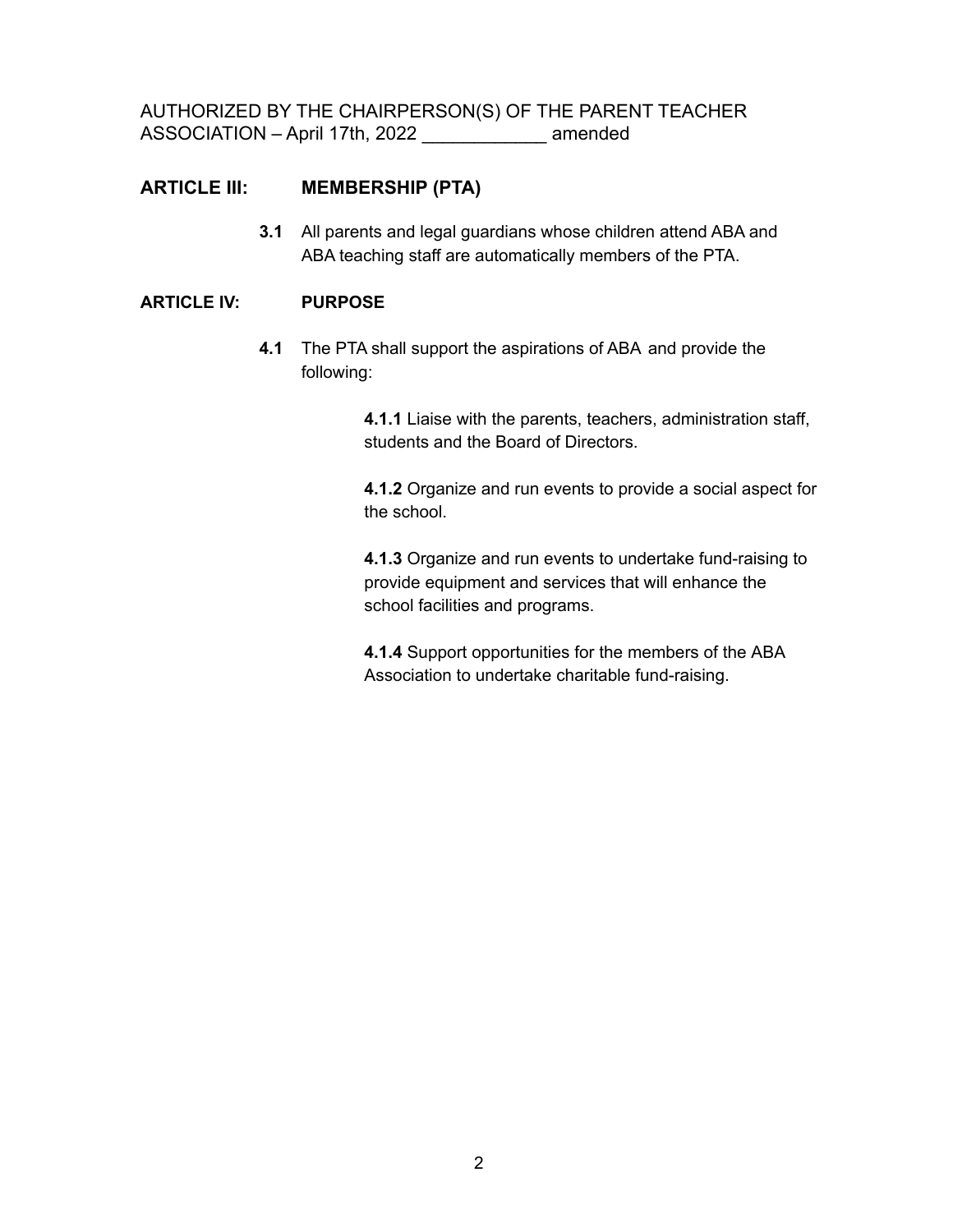### **ARTICLE V: COMMITTEE**

- **5.1** The PTA shall elect an Executive Committee by May of each school year. This committee will be referred to as the PTA Committee.
- **5.2** The PTA Committee is made up of no less than six (6) elected Association members and up to three (3) members of the faculty. The School Head shall be an ex-officio member.
- **5.3** The PTA Committee shall always consist of the following officers:
	- Chairperson
	- Vice Chairperson
	- Treasurer
	- Communications Liaison

**Note:** Only the Chairperson and Vice Chairperson may choose to be co-chairs.

To complete the team two (2) or more officers from 5.4 could be selected.

- **5.4** The following positions are recommended if enough volunteers are available:
	- Secretary
	- New Parent Coordinator
	- Parent Representatives EC, Elementary, Middle & High School
	- Teacher Representatives
	- ActivitiesCoordinator
	- Logistics Coordinator
	- New Parent Positions

**Note:** Any of these positions can be co-chaired.

**5.5** All PTA Committee members shall serve for one (1) year and are eligible for re-election.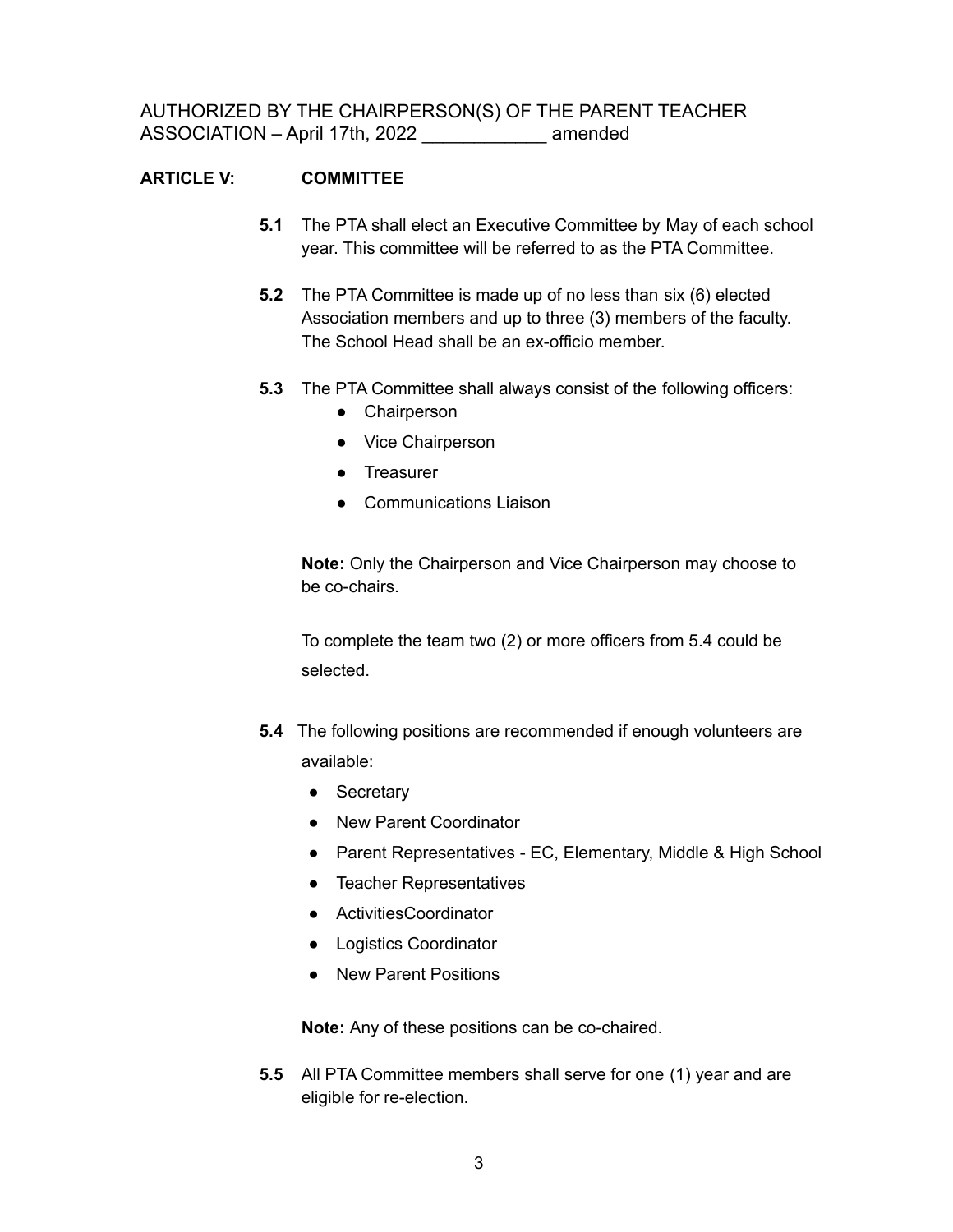- **5.6** A vacancy occurring on the PTA Committee may be filled by any member of the PTA. A member thus co-opted shall fill the vacancy until the next PTA elections by May.
- **5.7** Any member selected by the PTA Committee to fill a vacancy shall have full voting rights as if that of a member elected by the Association.
- **5.8** In the event that not all the PTA Committee officer positions set out in clause 5.4 are filled, it shall be the responsibility of the other PTA Committee members to decide the division of responsibilities amongst the PTA Committee and to decide whether or not, or to what extent, all responsibilities can be fulfilled.
- **5.9** In the event that there are less than six (6) PTA Committee members, PTA is deemed to be in suspension, and cannot authorize any expenditure or action until such time as the minimum number of PTA Committee members is again met.
- **5.10** In September of every school year, the PTA Committee should hold a community meeting whereby they announce the position of "new parent" and can accept a maximum of 3 parents that are **new** to the ABA community. These parents can take on any position that has not already been filled in the May elections, co-chair a position, or hold a general, assisting role as a new parent. These individuals are approved by the existing executive committee and are not voted in.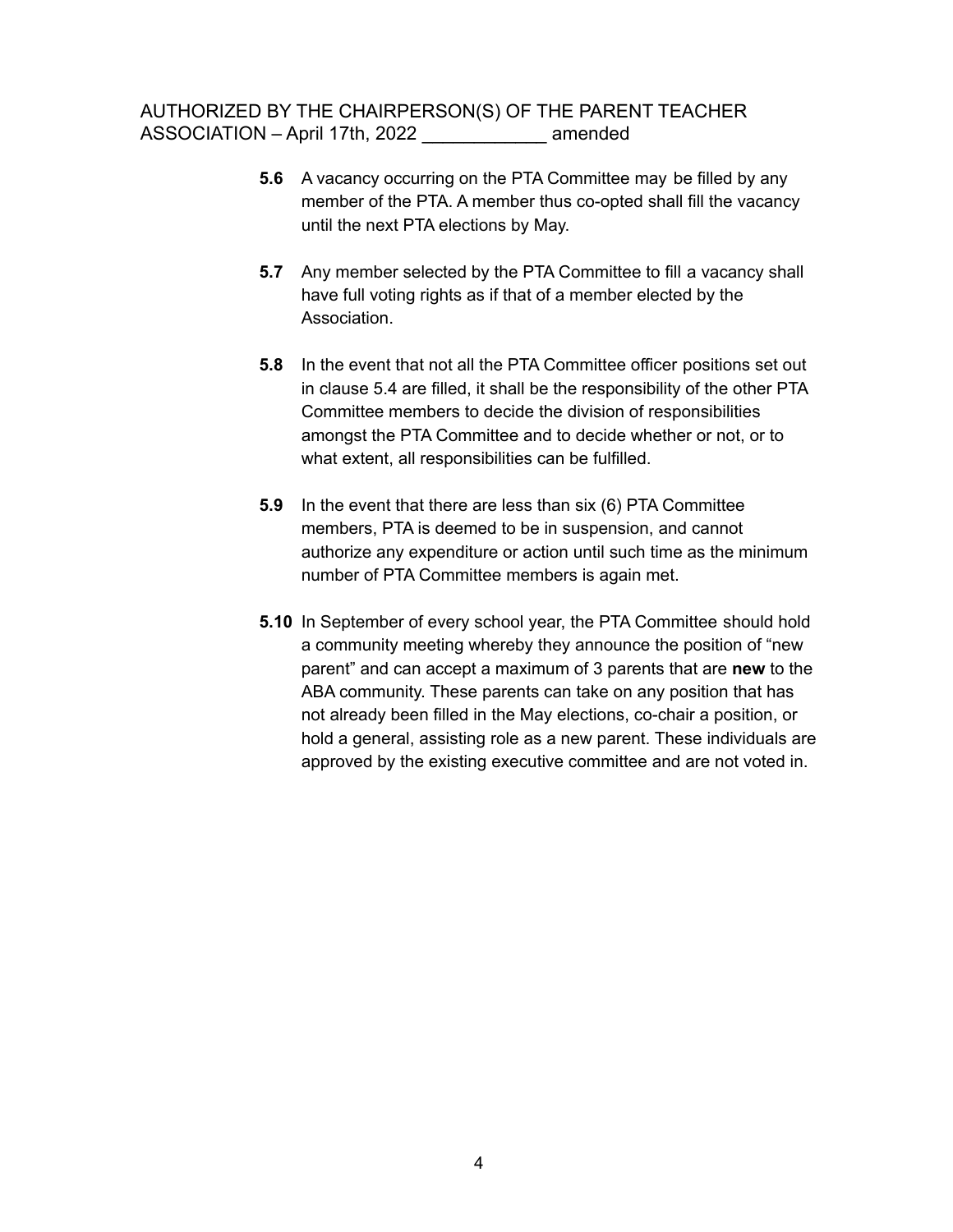### **ARTICLE VI: PTA COMMITTEE – OFFICER'S DUTIES**

#### **6.1 CHAIRPERSON**

It shall be the duty of the Chairperson to preside over all meetings of the Association and the PTA Committee; to serve as a common point of contact for the PTA Committee, to appoint such other committees/subcommittees as deemed necessary; and to have the Secretary call all meetings of the PTA in accordance with the Articles of Association. The Chairperson will liaise with Administration and serve as the formal PTA representative to the various committees of the School and Board of Directors as required.

It is the duty of the Chairperson to attend the monthly PTA meeting.

### **6.2 VICE CHAIRPERSON**

It shall be the duty of the Vice Chairperson to act for the Chairperson(s) whenever the latter is absent. The Vice Chairperson will be the officer responsible for the operation and functioning of the PTA Committees, including the setting up of an events calendar for each academic year. It is the duty of the Vice Chairperson to attend the monthly PTA meeting.

#### **6.3 TREASURER**

It shall be the duty of the Treasurer to work in conjunction with the Business Office to record all funds raised and disbursements made and maintain records of the same.

The Treasurer shall ensure that all money raised is deposited to the Business Office.

The Treasurer shall ensure that all disbursements are based on relevant receipts and approved requests.

The Treasurer will provide a monthly update of the account for the general meeting and detailed accounts of the individual events. It is the responsibility of the Treasurer to carefully scrutinize all incoming fund requests, ensure that they each have 3 offers and that they will equally benefit the wider school population and not a small, select group.

It is the duty of the Treasurer to attend the monthly PTA. If this is not possible, the responsibility of presenting the financial statements to the meeting will be that of the Chairperson/Vice Chairperson.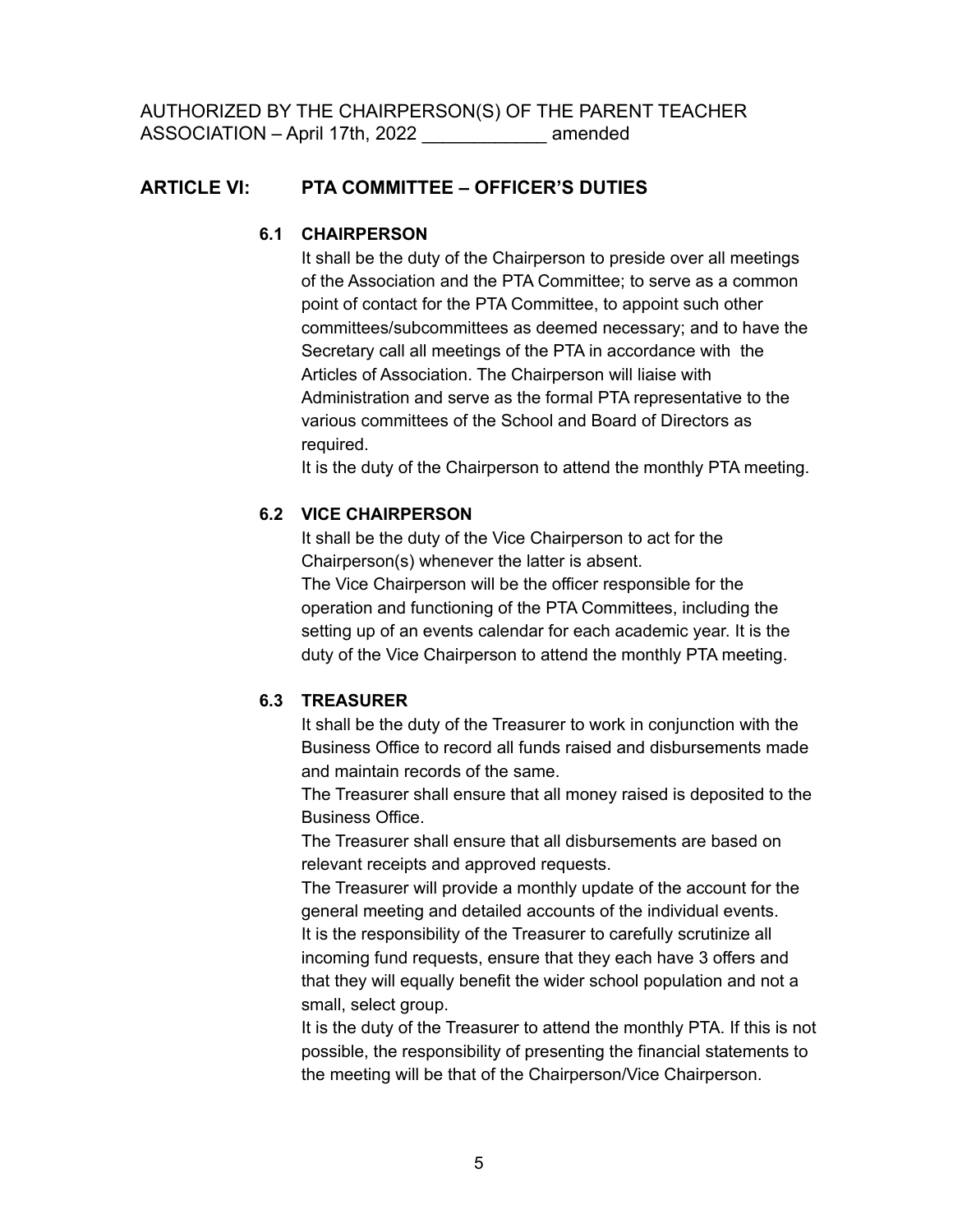### **6.4 COMMUNICATIONS LIAISON**

It shall be the duty of the Communications Liaison to facilitate transparency to parents in relation to the PTA. The Liaison will attend monthly PTA meetings and make sure a copy of the minutes of the meetings is made available.

The Liaison may also assist the Chairperson(s) and Secretary by taking on the following functions:

- attend School Committee and Board of Director meetings if the Chairperson(s) are unable to do so.
- Prepare PTA communications for the school newsletter, Facebook page, Twitter account, Instagram and email distribution, providing a common 'look and feel' across PTA communications and liaise with the school's Media/Marketing coordinator.
- It is also the responsibility of the Communications Liaison to act as 'liaison/coordinator' between the school, Booster Club and Student Council to coordinate activities amongst these groups so that they are either co-hosted or do not clash. This task can be shared with the Secretary.

It is the duty of the Communications Liaison to attend the monthly PTA meeting.

#### **6.5 SECRETARY**

It shall be the duty of the Secretary to take the minutes of all proceedings of the PTA Committee and meetings of the Association and to publish the minutes. These published minutes must be accessible to all members of the PTA.

The Secretary shall also maintain a file of information on all activities carried out by the PTA. It is also the responsibility of the Secretary to act as 'liaison/coordinator' between the school, Booster Club and Student Council to coordinate activities amongst these groups so that they are either co-hosted or do not clash. This task can be shared with the Communications Liaison It is the duty of the Secretary to attend the monthly PTA meeting.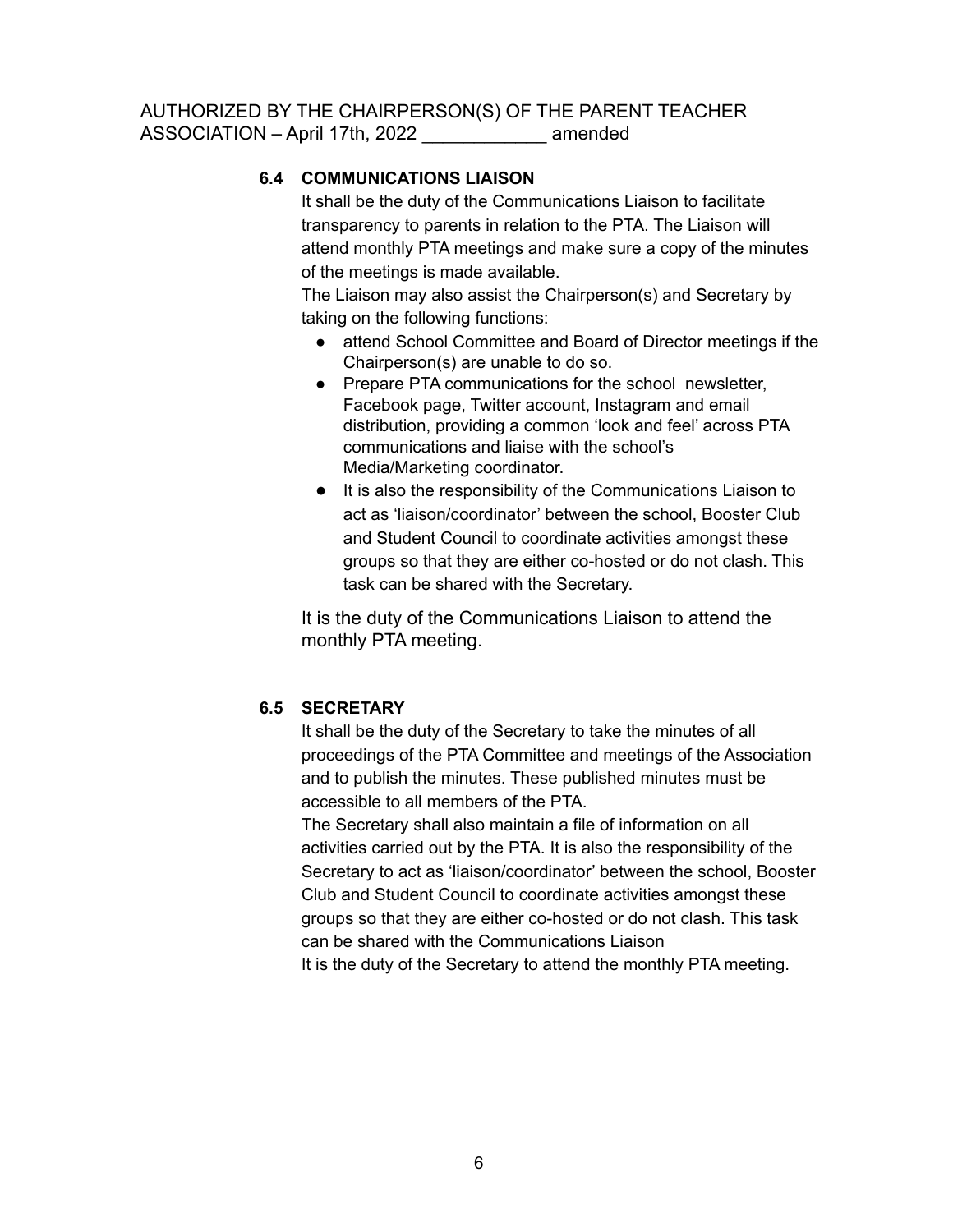### **6.6 NEW PARENT COORDINATOR**

It shall be the duty of the New Parent Coordinator to liaise with new parents, Home Room Parents/Contact Parents of those classes and Administration to oversee the ease of settlement of these families. It is the duty of the New Parent Coordinator to attend the monthly PTA meeting.

### **6.7 PARENT REPRESENTATIVES**

It shall be the duty of the Parent Representatives to recruit Home Room Parents/Contact Parents from each class/grade and organize the Home Room Parent (HRP) Program, including ongoing liaison with the Home Room and Contact Parents and Administration. (Home Room Parents – Elementary/ECE; Contact Parents – Middle and High School) It is the duty of the Parent Representatives to attend the monthly

PTA meeting.

### **6.8 TEACHER REPRESENTATIVES**

It shall be the duty of the Teacher Representatives to liaise with the staff.

It is the duty of the Teacher Representatives to attend the monthly PTA meeting.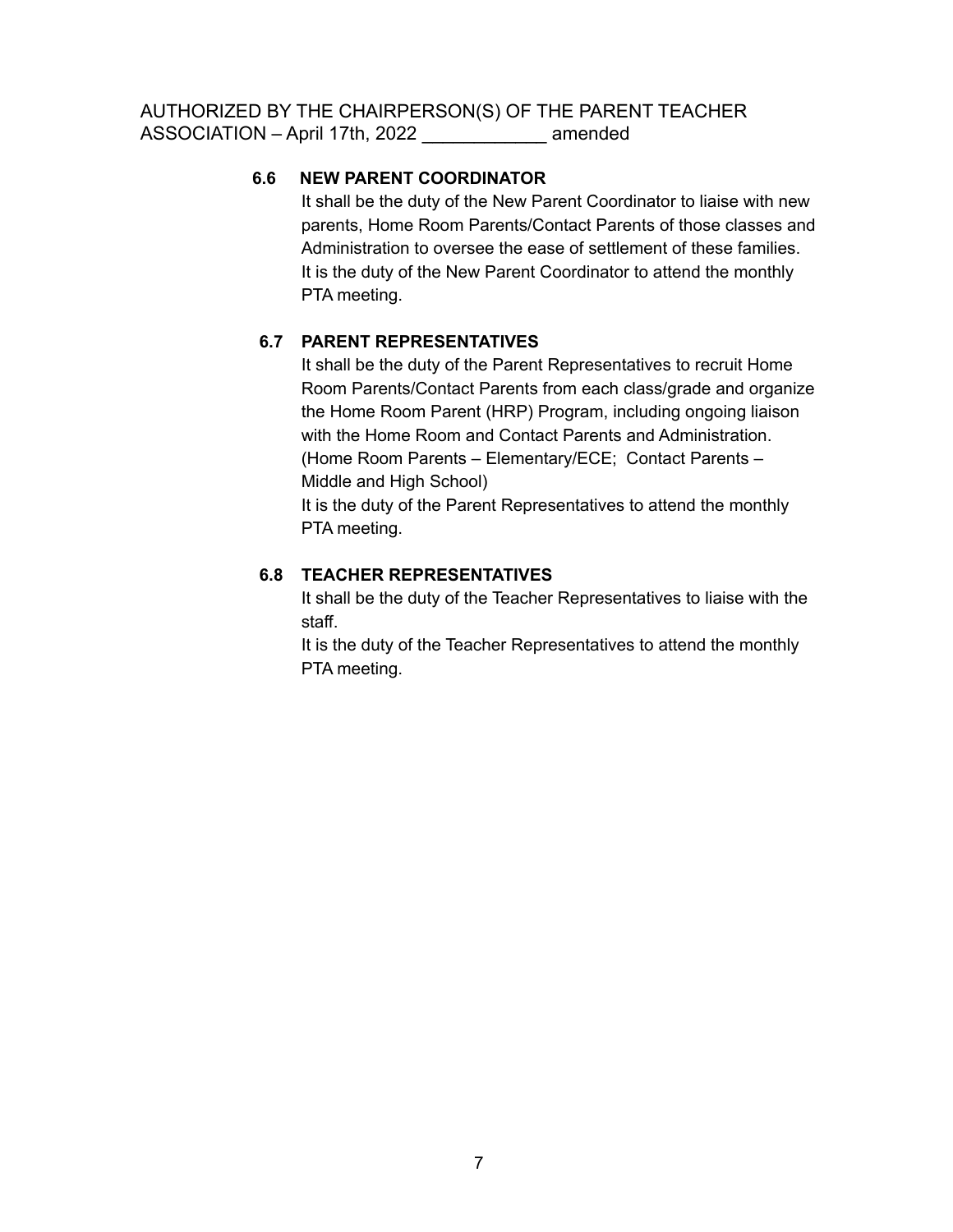#### **6.9 ACTIVITIES COORDINATORS**

It shall be the duty of the Activities Coordinators to bring together teams to coordinate PTA events. This should be done as soon as the Schedule of Events for the academic year is finalized. He/she may coordinate an event themselves or delegate coordination to another PTA Committee member or parent volunteer. The Activities Coordinators will alert the coordinating team to elements of the event that need to be cared for, including, for example, the setting of a reasonable timeline for the preparation of the event, safety, food and beverage, music and decorations in an advisory capacity. He or she will also maintain and update as necessary PTA documentation on best practice for events, recommendations for suppliers, and comments on what was and was not successful in relation to events for the reference of future PTA Committees. In the event that the Activities Coordinators, after reasonable endeavors, have not been able to bring together a team to coordinate an event six weeks prior to the proposed event, and are unable or unwilling to coordinate it him or herself, the event may be canceled or postponed as the PTA Committee thinks fit. Activities Coordinators will communicate, coordinate, or arrange for the coordination of possible joint events between the PTA, Booster Club and School events taking place. The Activities Coordinator will ensure liaison with the Booster Club and Student Council and relevant student groups when the PTA Committee sets up the event calendar.

It is the duty of the Activities Coordinators to attend the monthly PTA meeting.

#### **6.10 LOGISTICS COORDINATOR**

It shall be the duty of the Logistics Coordinator to be familiar with PTA resources and maintain an inventory of these so that resources can be kept track of and shared where appropriate. He/she will also advise which resources should be made available and liaise with the school and the PTA regarding replacement, maintenance and disposal of resources as necessary.

He/she will also be responsible for lending out PTA owned equipment / decorations / materials to staff, students, or event coordinators, keeping inventory of items lent, checking their return and properly storing them in the PTA storage room after events. It is the duty of the Logistics Coordinator to attend the monthly PTA meeting.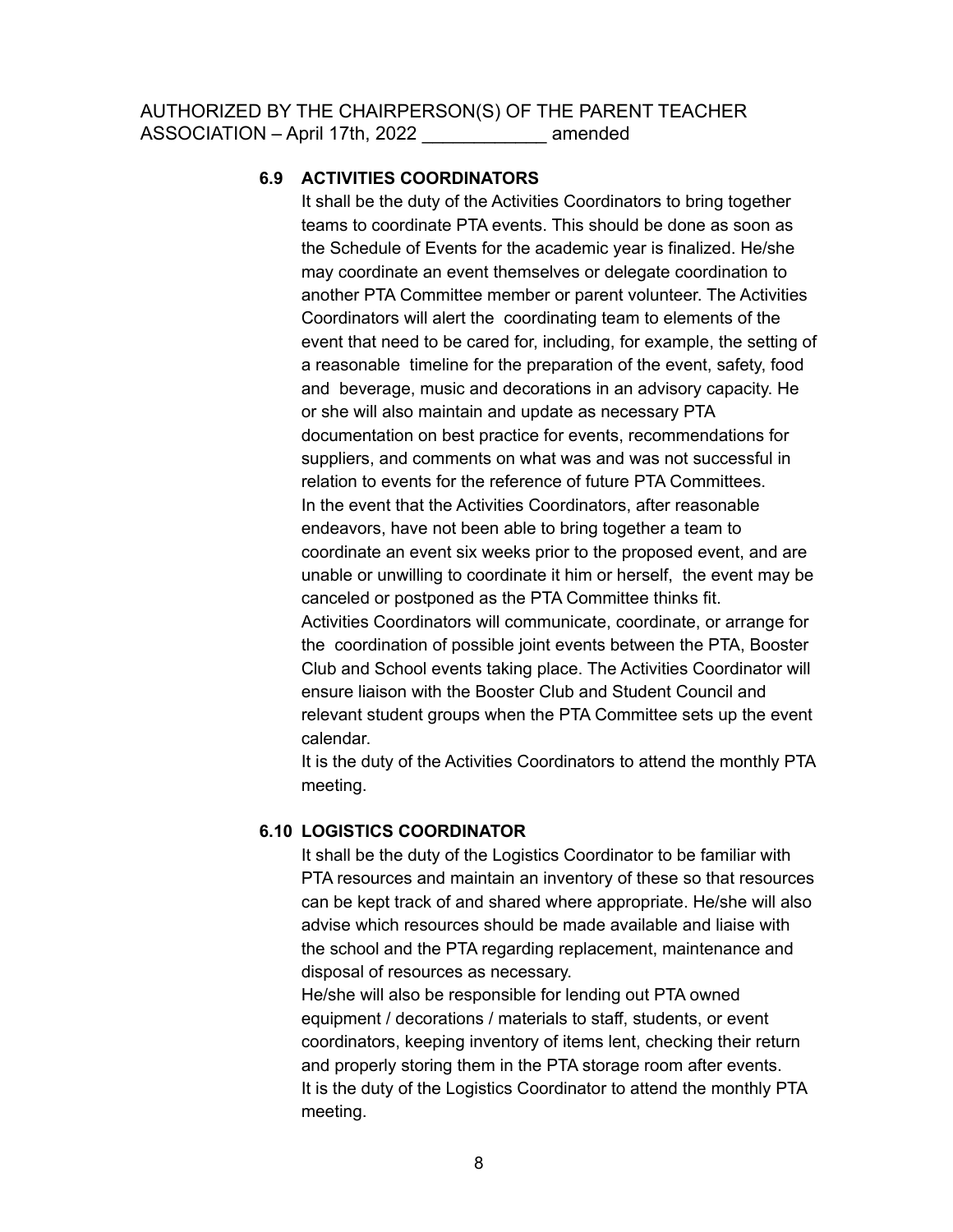### **ARTICLE VII: MEETINGS OF THE MEMBERS OF THE PTA**

- **7.1** There shall be an Annual General Meeting of the members of the PTA before the last day of May. This date is to be fixed by the PTA Committee.
- **7.2** There shall be a General Meeting of the members of the PTA on such a date as may be fixed by the PTA Committee but shall be within three (3) weeks of the first day of the school year. This meeting shall be held for the purpose of forming sub-committees, announcing 'new parent' positions and to announce the PTA Schedule of Events for the academic year.
- **7.3** The number of persons attending any General Meeting shall constitute a quorum.
- **7.4** Special meetings of the members shall be held at such time as the PTA Committee shall direct, or upon call of the PTA Committee at the request of 25 percent of the total membership. 30 percent of the PTA membership shall form a quorum at such a meeting. The exception to this is found in Article IX, Amendment of Articles of Association, and item 9.1.
- **7.5** Written notice of all meetings of PTA members and a proposed agenda shall be mailed to all members in advance of the date of such meeting, or displayed on the school notice board or published in the ABA Newsletter.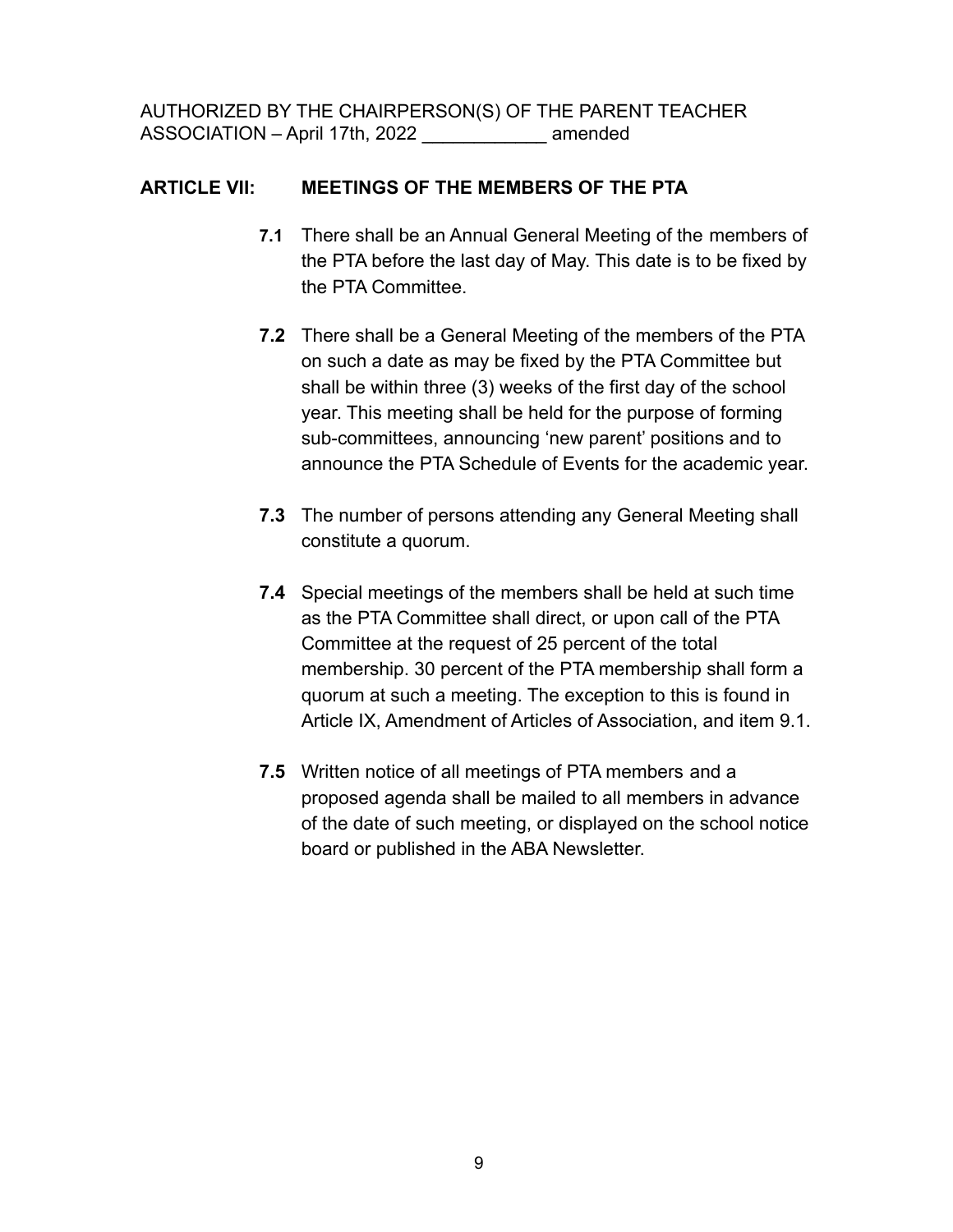### **ARTICLE VIII: VOTING BY THE MEMBERS OF THE PTA**

- **8.1** At any meeting of the members of the PTA, each member shall be entitled to only one vote.
- **8.2** There shall be no voting by proxy.
- **8.3** All questions at meetings of the members of the PTA shall be decided by a majority vote of those present, except as otherwise provided in the Articles of Association.
- **8.4** For general business at any meeting of the members of the PTA, voting may be by show of hands, by written ballot at the direction of the Chairperson of the meeting, or via electronic voting over a period of time determined by the PTA Committee, or at the request of a member present carried by a majority vote.
- **8.5.** At the Annual General Meeting, voting for the PTA Executive Committee may be conducted via electronic voting open to the ABA community over a period of time determined by the PTA Committee, by a show of hands or by written ballot at the direction of the Chairperson.

### **ARTICLE IX: AMENDMENT OF ARTICLES OF ASSOCIATION**

- **9.1** These Articles of Association may be amended at the Annual General Meeting of the PTA or at any special meeting called for that purpose, by two-thirds vote of the members present and voting.
- **9.2** The text of the proposed amendment shall be furnished to the PTA Committee at least two weeks prior to the meeting at which it is to be considered. The PTA Committee shall cause the text of the proposed amendment to be sent to the address of each member of the PTA at least one week before the said meeting, or displayed on the school notice board.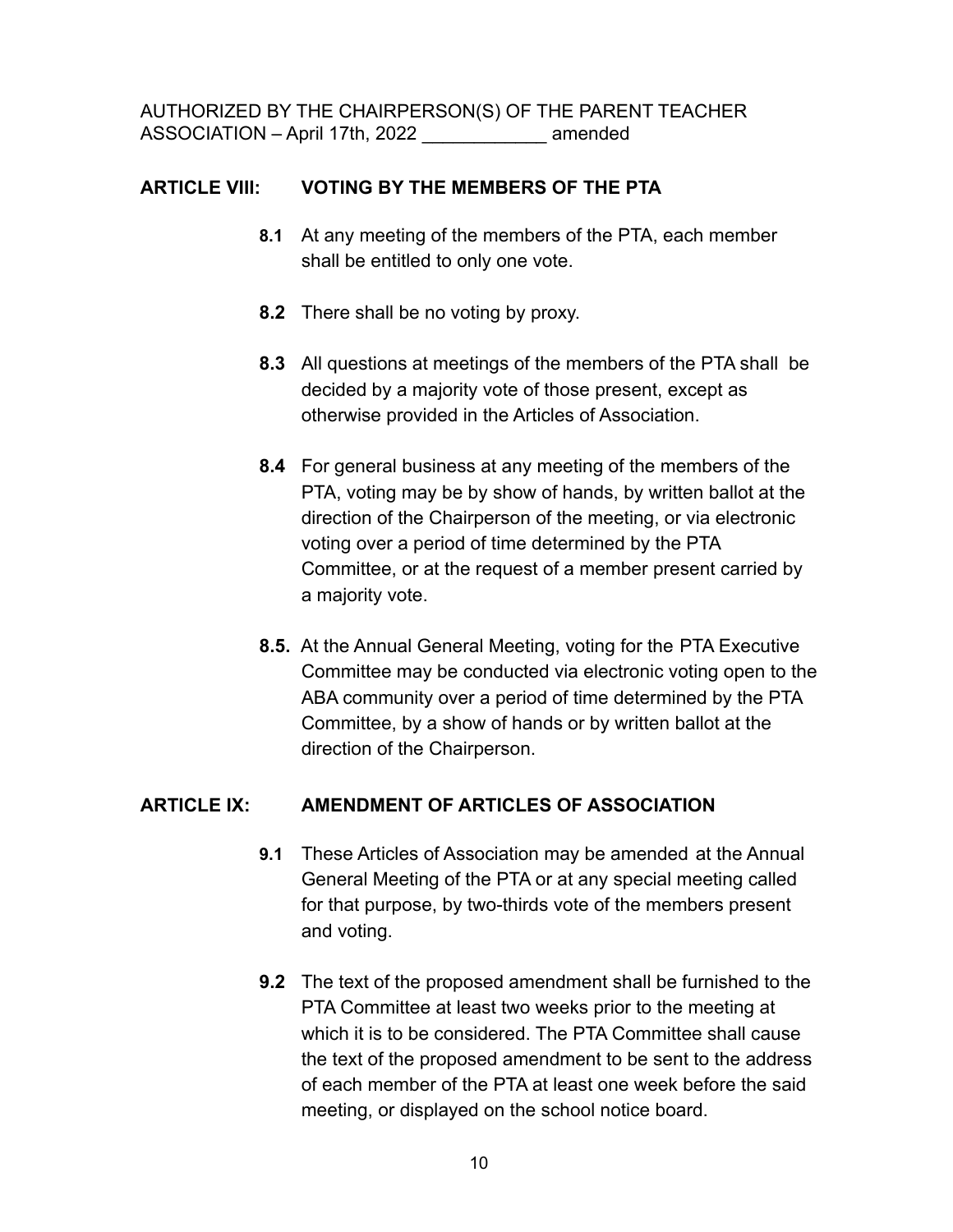### **ARTICLE X: DISSOLUTION**

- **10.1** The PTA may be dissolved and its activities terminated only if approved by three-quarters of the current PTA members.
- **10.2** In the event of termination and dissolution, after all debts and other outstanding liabilities have been cleared, the assets shall be distributed as decreed by the PTA Committee, provided that none of the assets of the PTA shall be distributed to or made available in any way to any individual or corporation, except to a corporation or other organization itself organized and operated exclusively for charitable, educational or scientific purposes, no part of the net earnings of which insures the benefit of any private individual.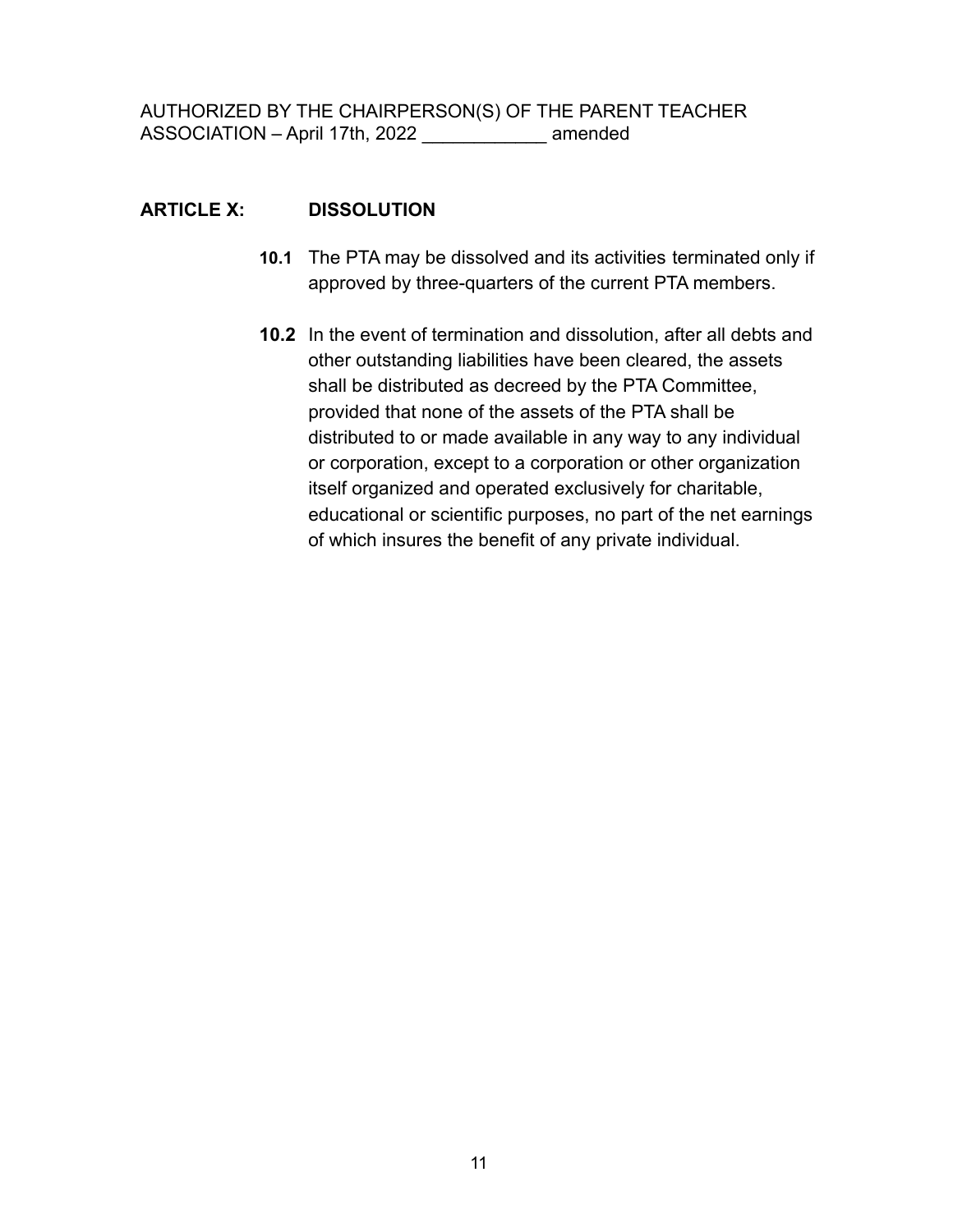### **ARTICLE XI: PURCHASES**

- **11.1** The PTA Committee may make purchases (non-event related) within a 200 OMR per item limit whereby ALL purchases at 200 OMR and below could be instigated by the committee with PRIOR PTA Committee majority approval.
- **11.2** Funding for items/events may be requested by Association members. The request must be presented in writing to the PTA Committee along with the rationale for the purchase and where possible at least three quotations. The PTA Treasurer will ensure that the proposal is presented to the Association via the school's newsletter/parent portal at least one week before it is presented at a PTA meeting for a vote of approval.
- **11.3** A buffer of at least 6000 OMR starting school year 21/22, with an annual inflation correction subsequently (the height of which will follow the official published figure in Oman), should stay in the account for emergency use. In case an emergency should occur, and the balance falls below the buffer limit, the amount has to be recovered preferably within the same school year and no later than a calendar year after its use.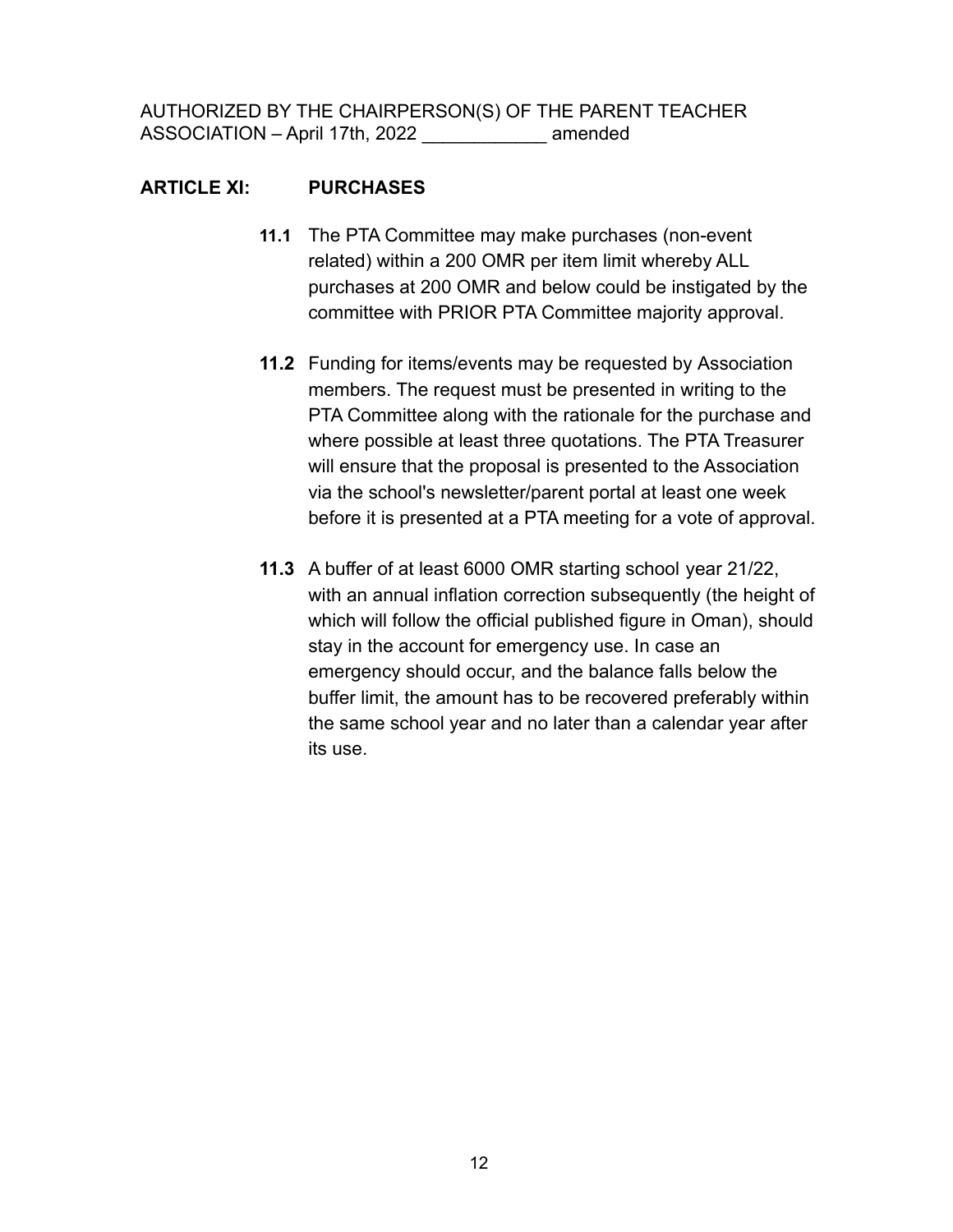THESE ARTICLES OF ASSOCIATION OF THE ABA – AN IB WORLD SCHOOL PARENT TEACHER ASSOCIATION WERE DULY APPROVED BY THE PARENT TEACHER ASSOCIATION EXECUTIVE COMMITTEE.

Moita Fraser Nandini Arora

Chairperson (2005) Vice-Chairperson (2005)

THESE ARTICLES OF ASSOCIATION OF THE ABA – AN IB WORLD SCHOOL PARENT TEACHER ASSOCIATION WERE DULY AMENDED BY THE PARENT TEACHER ASSOCIATION EXECUTIVE COMMITTEE.

Dated this day  $9^{TH}$  June 2013 in the Sultanate of Oman.

Poonam Rishi Meidinna Jackson Chairperson (9/6/13) Vice Chairperson (9/6/13)

THESE ARTICLES OF ASSOCIATION OF THE ABA – AN IB WORLD SCHOOL PARENT TEACHER ASSOCIATION WERE DULY AMENDED BY THE PARENT TEACHER ASSOCIATION EXECUTIVE COMMITTEE.

Dated this day 2nd May 2016 in the Sultanate of Oman.

Clauss Niazi Alison Al Maskari Co-Chairperson (2/5/2016)

Co-Chairperson (2/5/2016)

THESE ARTICLES OF ASSOCIATION OF THE ABA – AN IB WORLD SCHOOL PARENT TEACHER ASSOCIATION WERE DULY AMENDED BY THE PARENT TEACHER ASSOCIATION EXECUTIVE COMMITTEE.

Dated this day 9<sup>th</sup> April 2018 in the Sultanate of Oman.

Name

Minita Sampat (9/4/2018)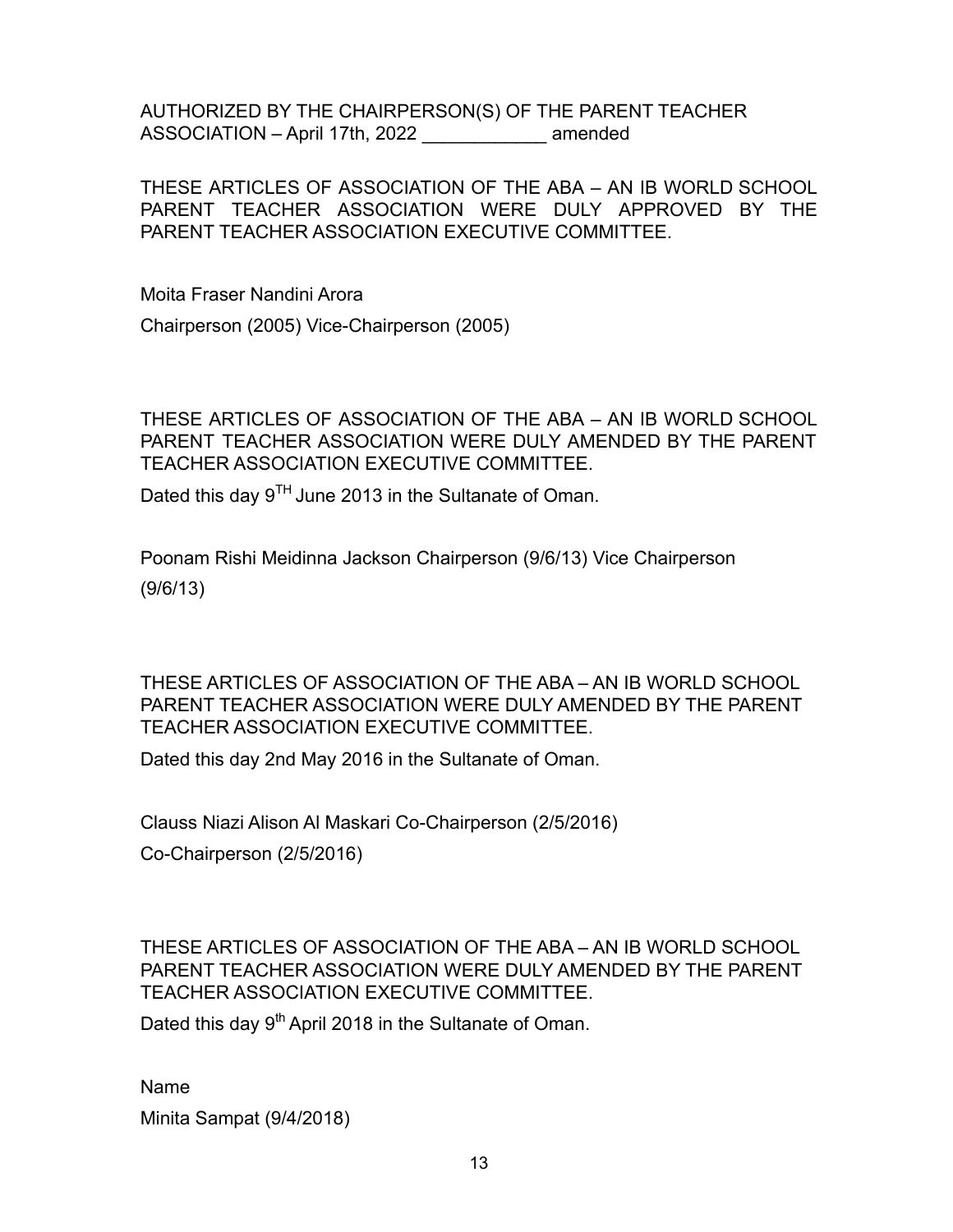#### THESE ARTICLES OF ASSOCIATION OF THE ABA OMAN INTERNATIONAL SCHOOL PARENT TEACHER ASSOCIATION WERE DULY AMENDED BY THE PARENT TEACHER ASSOCIATION EXECUTIVE COMMITTEE.

Dated this day 17 April, 2022 in the Sultanate of Oman.

Terry Dontis, Minita Sampat - Chairs 2021-2022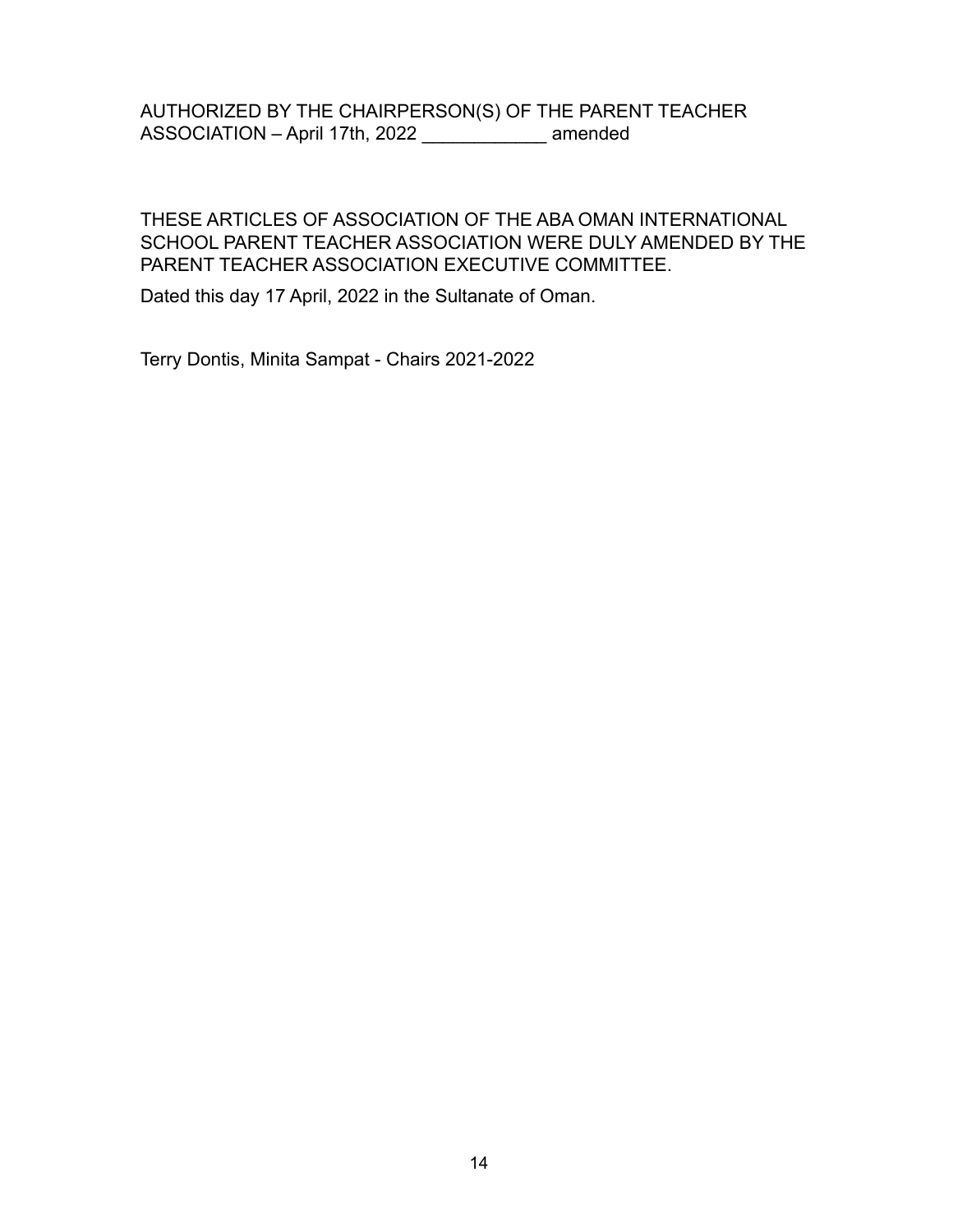#### **Notice for Proposed amendment to PTA's Articles of Association**

### **Existing: - ARTICLE I: NAME OF THE ASSOCIATION**

The Association shall be known as ABA - An IB World School (ABA) Parent Teacher Association (PTA) hereinafter referred to as the PTA.

### **Proposed: - ARTICLE I: NAME OF THE ASSOCIATION**

The Association shall be known as ABA Oman International School (ABA) Parent Teacher Association (PTA) hereinafter referred to as the PTA.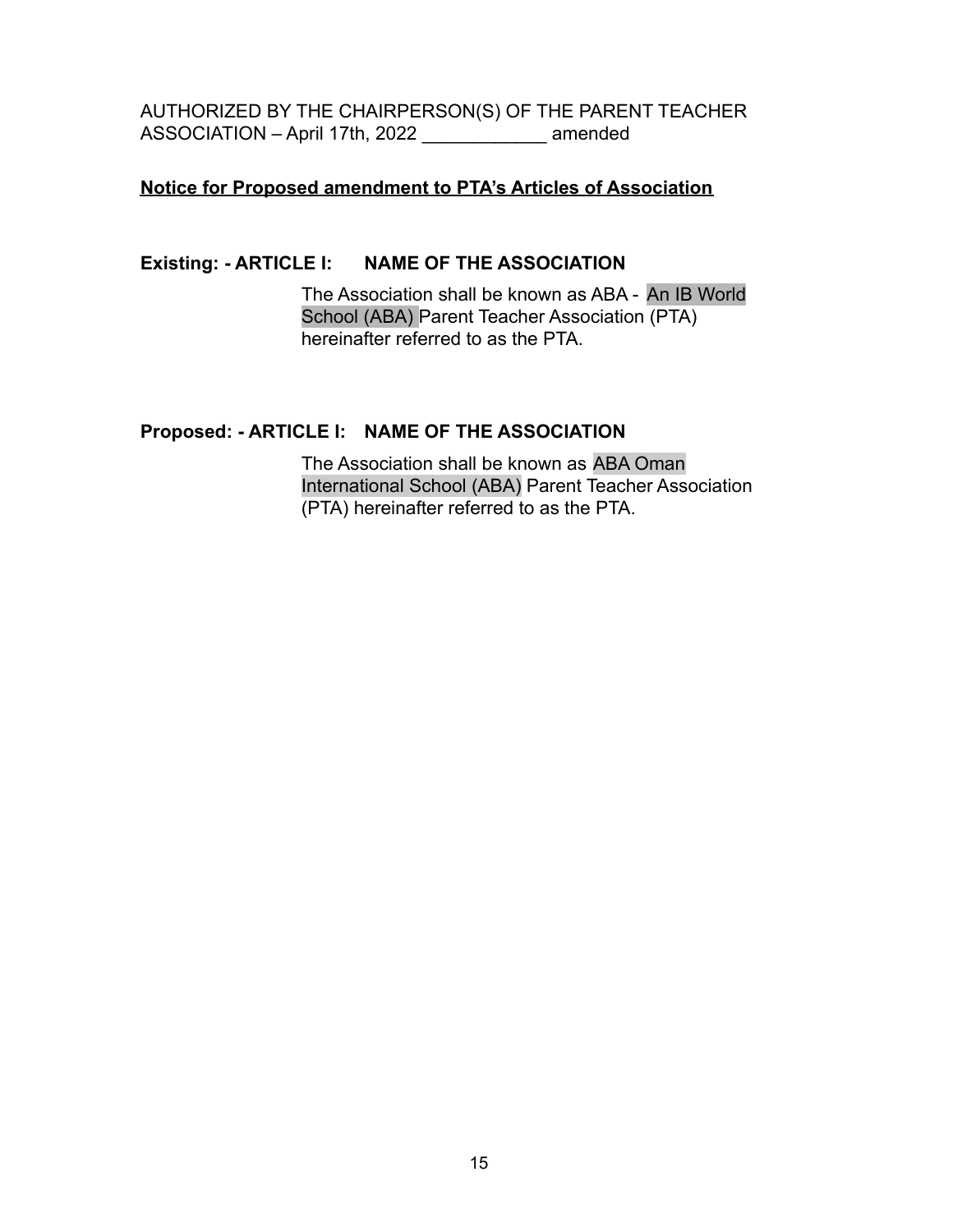### **Existing: - ARTICLE II: LOCATION AND ADDRESS**

The PTA is located in Al Irfan District, Muscat in the Sultanate of Oman.

All correspondence shall be to the following address:

The Chairperson (Chairpersons) Parent Teacher Association (PTA) ABA – An IB World School P. O. Box 372, Medinat Al Sultan Qaboos Postal Code 115, Sultanate of Oman Email: ptachair@abaoman.org

### **Proposed: - ARTICLE II: LOCATION AND ADDRESS**

The PTA is located in Al Irfan District, Muscat in the Sultanate of Oman.

All correspondence shall be to the following address:

The Chairperson (Chairpersons) Parent Teacher Association (PTA) ABA Oman International School P. O. Box 372, Medinat Al Sultan Qaboos Postal Code 115, Sultanate of Oman Email: ptachair@abaoman.org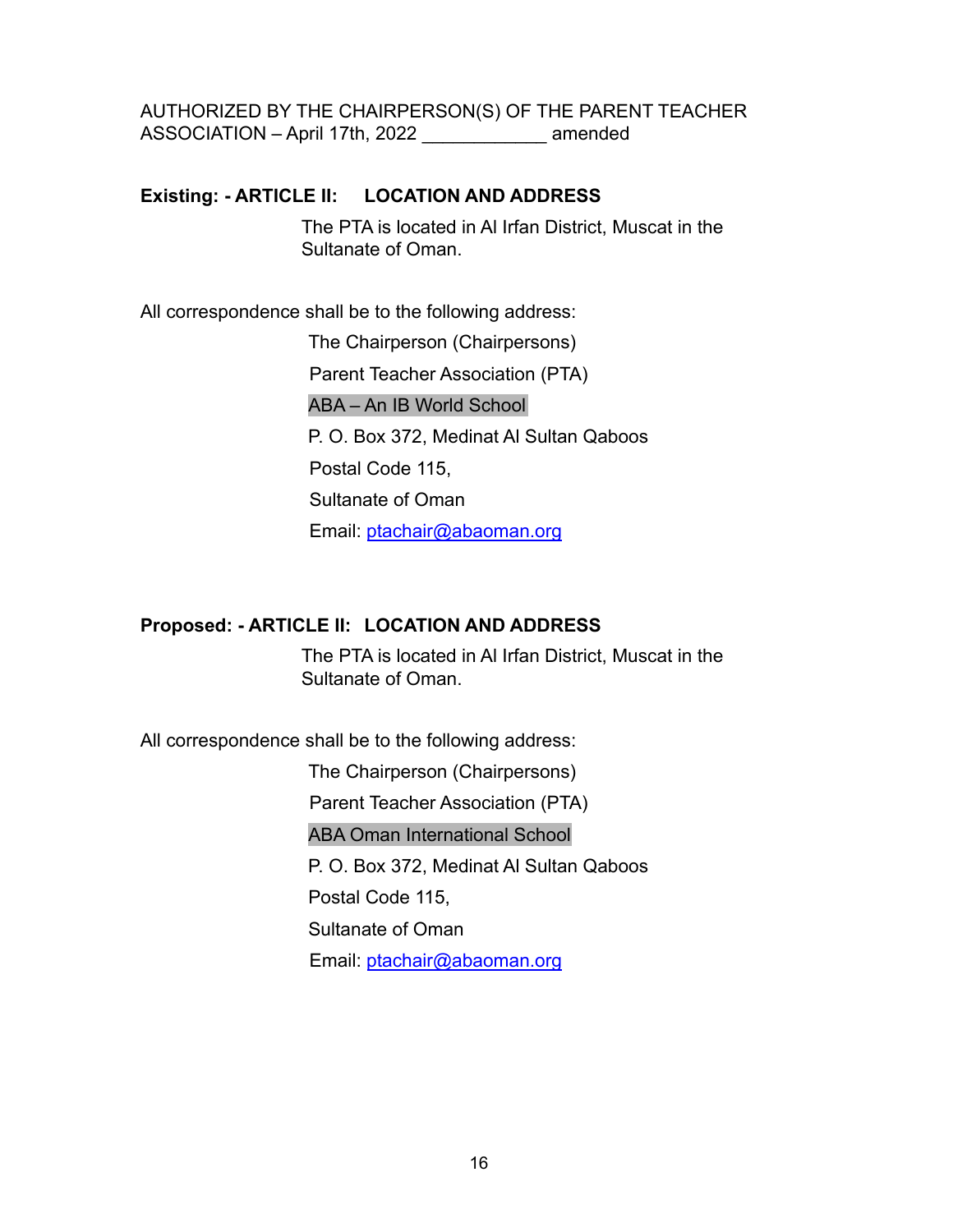### *Existing: - Article 3.1*

**3.1** Membership of the PTA shall include all members of the ABA Association as defined in the ABA Articles of Association.

#### **Proposed: Article 3.1**

**3.1** All parents and legal guardians whose children attend ABA and ABA teaching staff are automatically members of the PTA.

### *Existing: - Article 4.1*

**4.1** Membership of the ABA Association shall be composed of parents and legal guardians of children who are in attendance at the school and have paid all tuition fees due. In addition, non-Omani employees of ABA shall be members of the Association.

### **Proposed: Article 4.1 - REMOVED**

### *Existing: - Article 4.2 - not changed except for numbering (now 4.1)*

#### *Existing: - Article 4.3*

*4.3* While it operates over two campuses, the ABA PTA remains one organization and members of the PTA based on both campuses will work together to support the aspirations of the ABA as a whole.

#### **Proposed: Article 4.3 - REMOVED**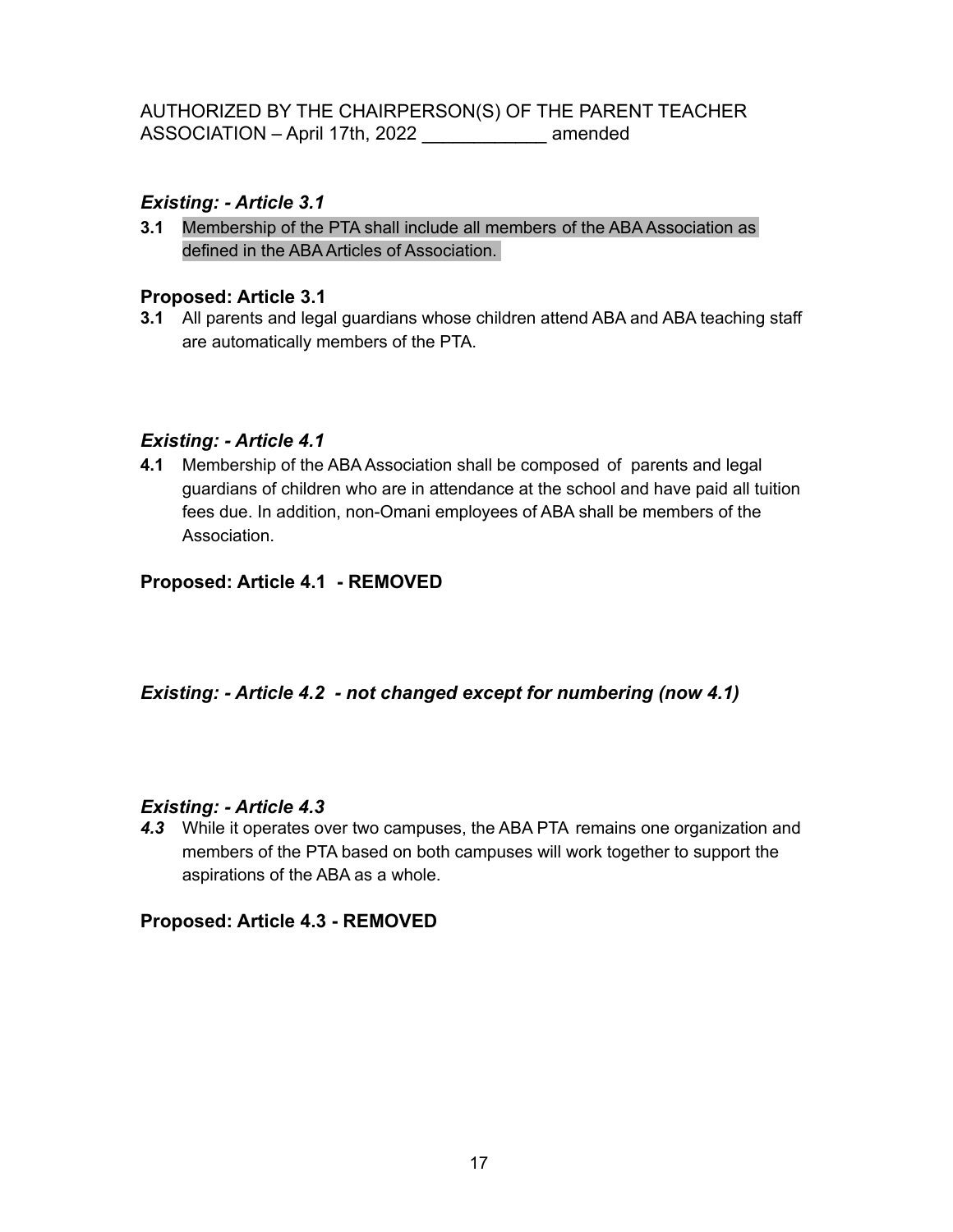#### *Existing: - Article 4.4*

4.4 The following is the structure of the two ABA PTA Committees:



Student representatives have an open invitation to address the PTA on either campus at any meeting

#### **Proposed: - Article 4.4 REMOVED**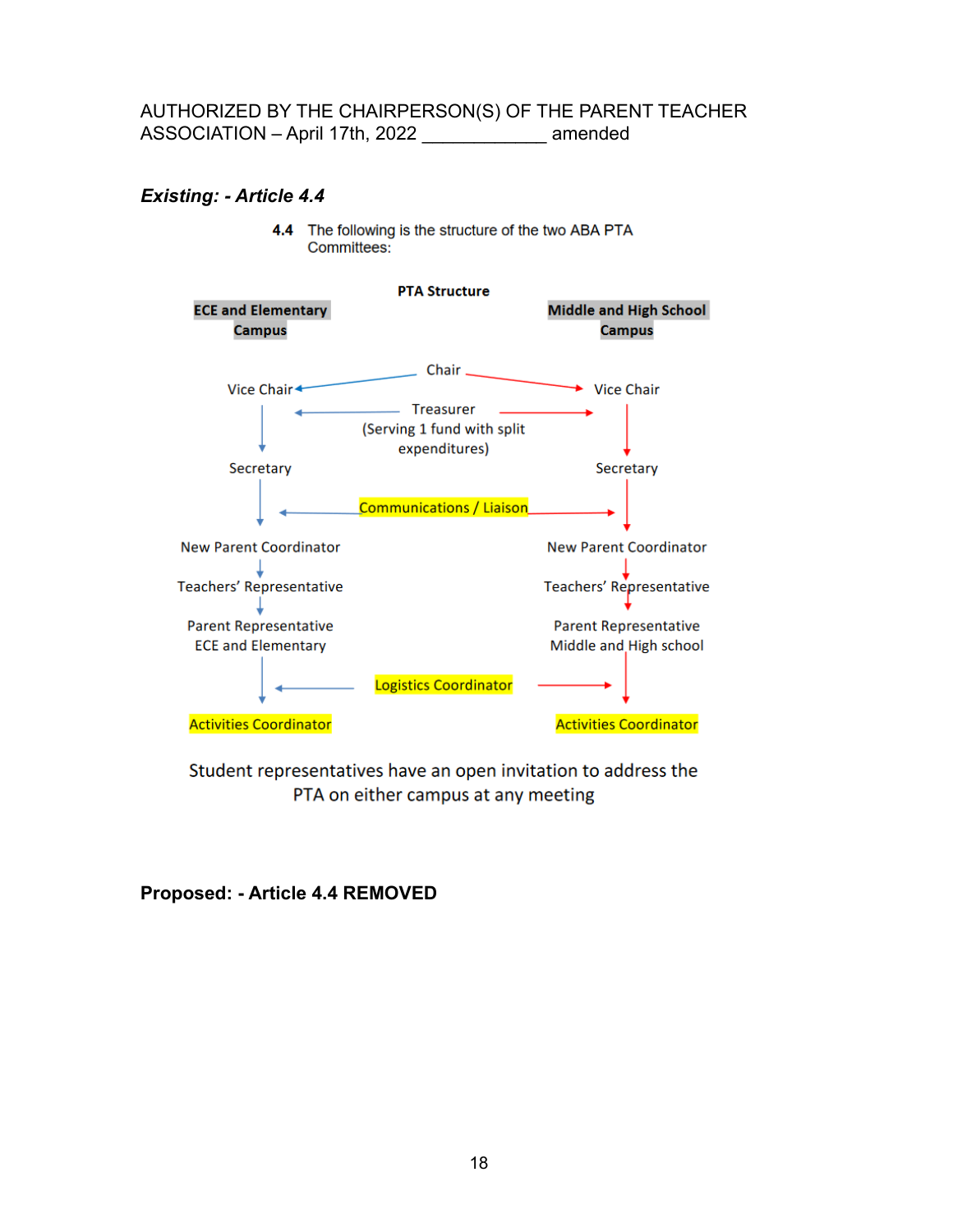**5.2** The PTA Committee is made up of no less than six (6) elected Association members and up to three (3) members of the faculty. The School Superintendent shall be an ex-officio member.

#### **Proposed: - Article 5.2**

**5.2** The PTA Committee is made up of no less than six (6) elected Association members and up to three (3) members of the faculty. The School Head shall be an ex-officio member.

#### *Existing: - Article 5.3*

**5.3** The PTA Committee shall consist of the following officers as per the structure set out in Article 4.4:

**5.3.1** Chairperson

**5.3.2** Vice Chairperson

**5.3.3** Secretary

**5.3.4** Treasurer

**5.3.5** New Parent Coordinator

**5.3.6** Parent Representatives

**5.3.7** Teacher Representatives

**5.3.8** Activities Coordinator

**5.3.9** Logistics Coordinator

**5.3.10** Communications Liaison

**Note:** Any of these positions can be co-chaired.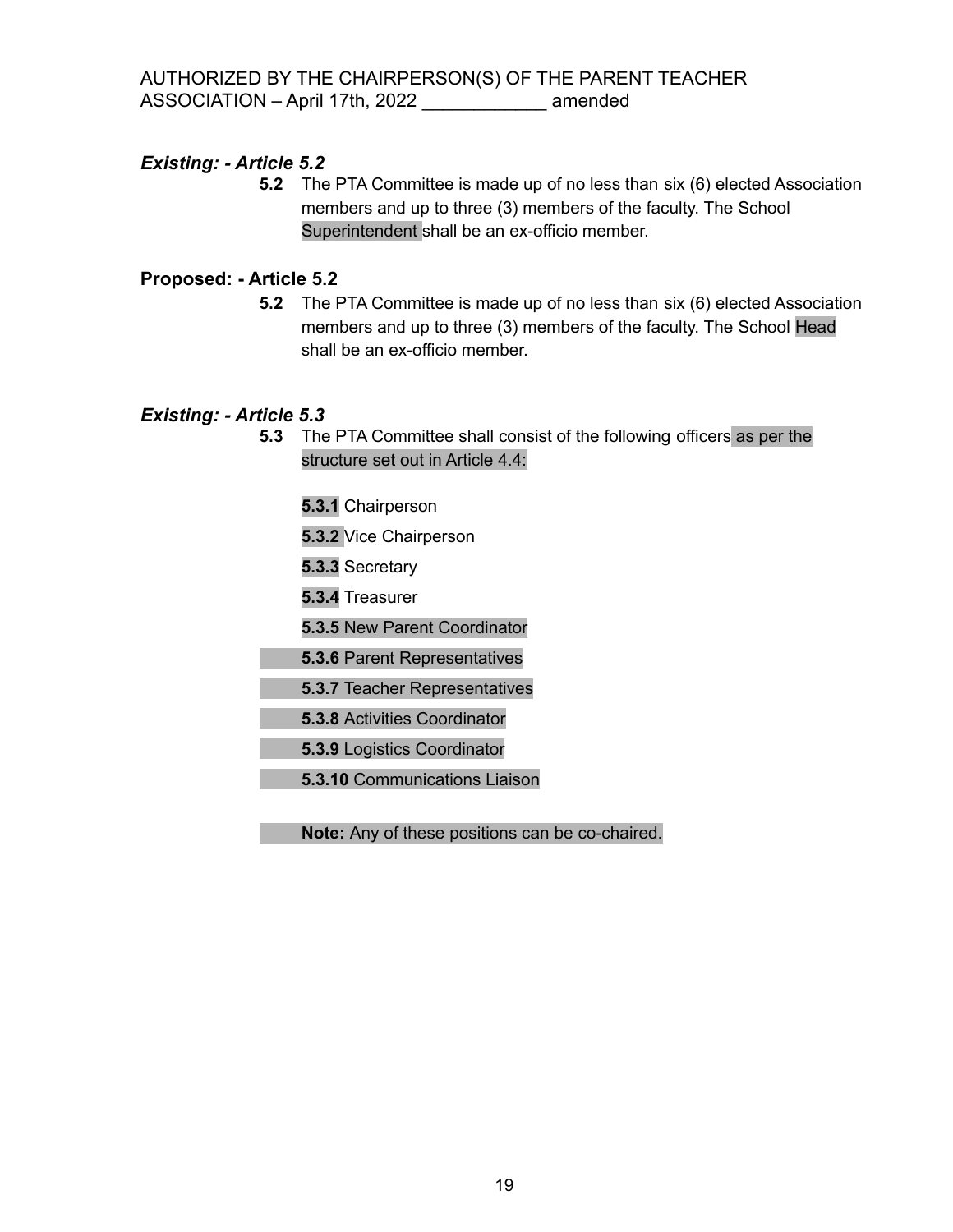#### **Proposed: - Article 5.3 and 5.4**

- **5.3** The PTA Committee shall always consist of the following officers:
	- Chairperson
	- Vice Chairperson
	- Treasurer
	- Communications Liaison

**Note:** Only the Chairperson and Vice Chairperson may choose to be co-chairs.

To complete the team two (2) or more officers from 5.4 could be selected.

**5.4** The following positions are recommended if enough volunteers are

available:

- Secretary
- New Parent Coordinator
- Parent Representatives EC, Elementary, Middle & High school
- Teacher Representatives
- ActivitiesCoordinator
- Logistics Coordinator
- New Parent Positions

**Note:** Any of these positions can be co-chaired.

*Existing: - Article 5.4, 5.6, & 5.8 are not changed except for the numbering*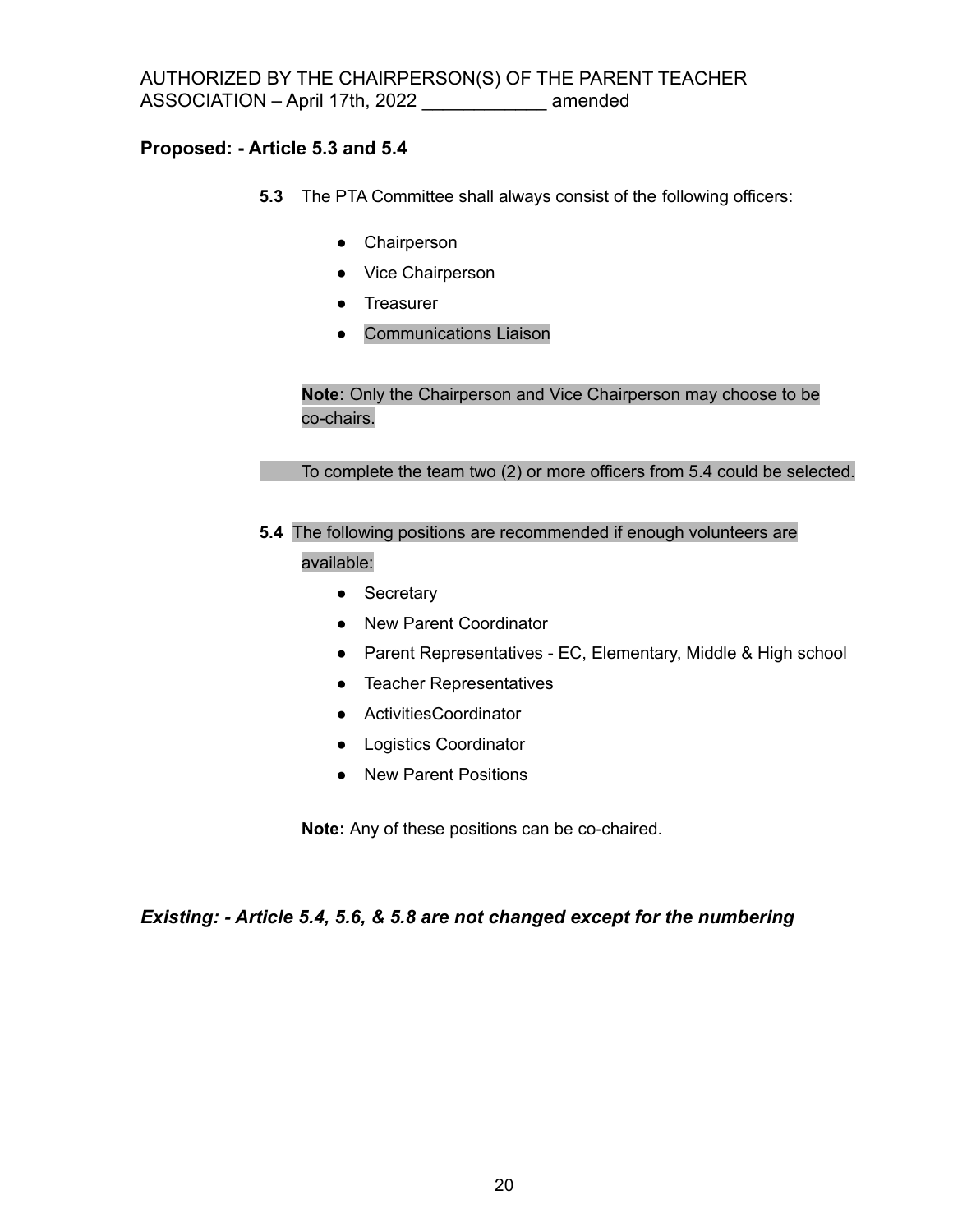**5.5** A vacancy occurring on the PTA Committee may be filled by any member of the ABA Association (Article III and IV – Membership). A member thus co-opted shall fill the vacancy until the next PTA elections by May.

### **Proposed: - Article 5.5 (RENAMED TO 5.6)**

**5.6** A vacancy occurring on the PTA Committee may be filled by any member of the PTA. A member thus co-opted shall fill the vacancy until the next PTA elections by May.

### *Existing: - Article 5.7*

**5.7** In the event that not all the PTA Committee officer positions set out in clause 5.3 are filled, it shall be the responsibility of the other PTA Committee members to decide the division of responsibilities amongst the PTA Committee and to decide whether or not, or to what extent, all responsibilities can be fulfilled.

### **Proposed: - Article 5.7 (RENAMED TO 5.8)**

**5.8** In the event that not all the PTA Committee officer positions set out in clause 5.4 are filled, it shall be the responsibility of the other PTA Committee members to decide the division of responsibilities amongst the PTA Committee and to decide whether or not, or to what extent, all responsibilities can be fulfilled.

#### *Existing: - Article 5.10 - NONE*

#### **Proposed: - Article 5.10**

**5.10** In September of every school year, the PTA Committee should hold a community meeting whereby they announce the position of "new parent" and can accept a maximum of 3 parents that are **new** to the ABA community. These parents can take on any position that has not already been filled in the May elections, co-chair a position, or hold a general, assisting role as a new parent. These individuals are approved by the existing executive committee and are not voted in.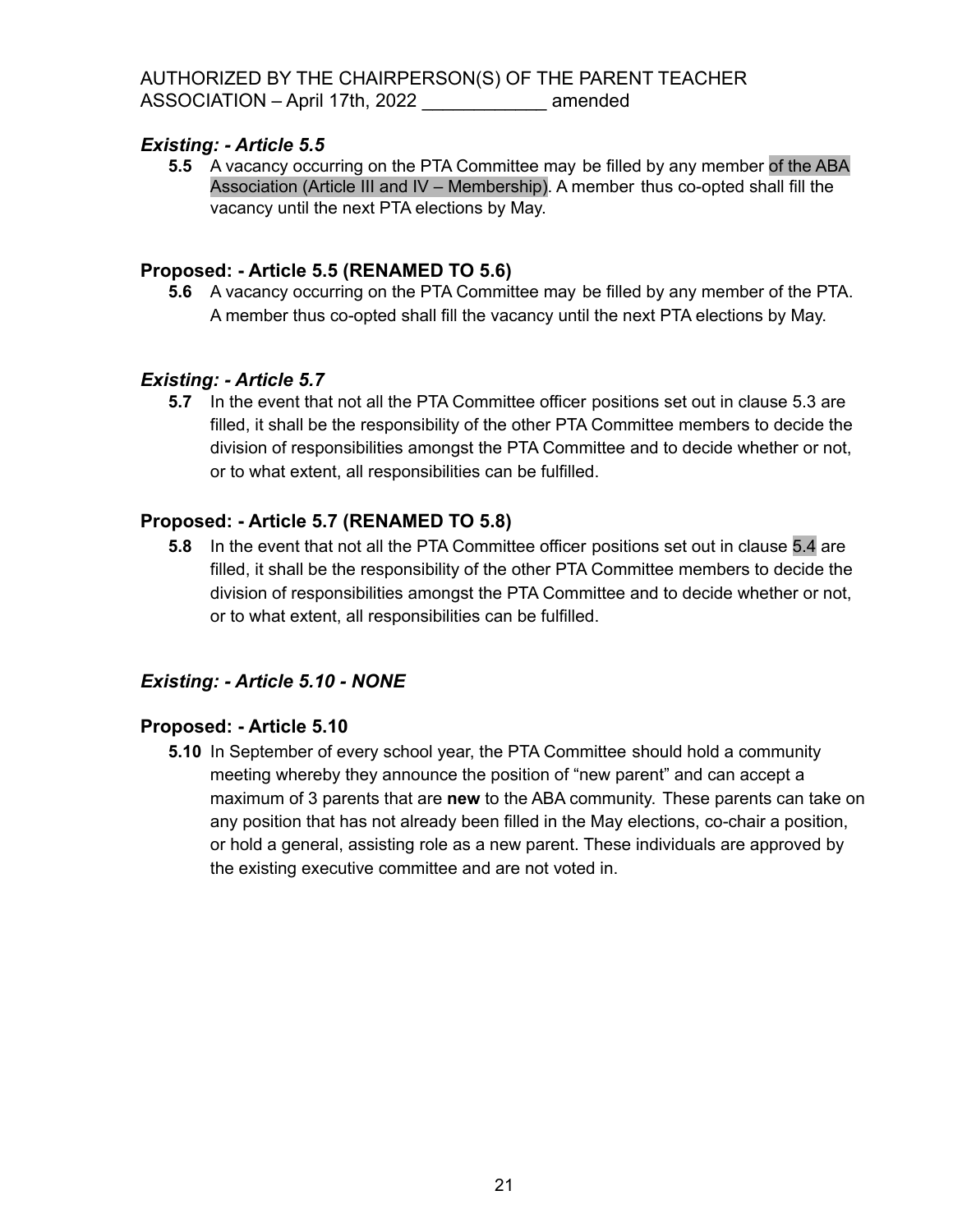### **6.1 CHAIRPERSON(S)**

It shall be the duty of the Chairperson(s) to preside over all meetings of the Association and the PTA Committee; to serve as a common point of contact for the PTA Committees on each campus, to appoint such other committees/sub-committees as deemed necessary; and to have the Secretaries call all meetings of the PTA in accordance with the Articles of Association. The Chairperson(s) will liaise with Administration and serve as the formal PTA representative to the various committees of the School and Board of Directors as required.

It is the duty of the Chairperson(s) to attend the monthly PTA meetings at both campuses.

### **Proposed: - Article 6.1**

### **6.1 CHAIRPERSON**

It shall be the duty of the Chairperson to preside over all meetings of the Association and the PTA Committee; to serve as a common point of contact for the PTA Committee, to appoint such other committees/sub-committees as deemed necessary; and to have the Secretary call all meetings of the PTA in accordance with the Articles of Association. The Chairperson will liaise with Administration and serve as the formal PTA representative to the various committees of the School and Board of Directors as required.

It is the duty of the Chairperson to attend the monthly PTA meeting.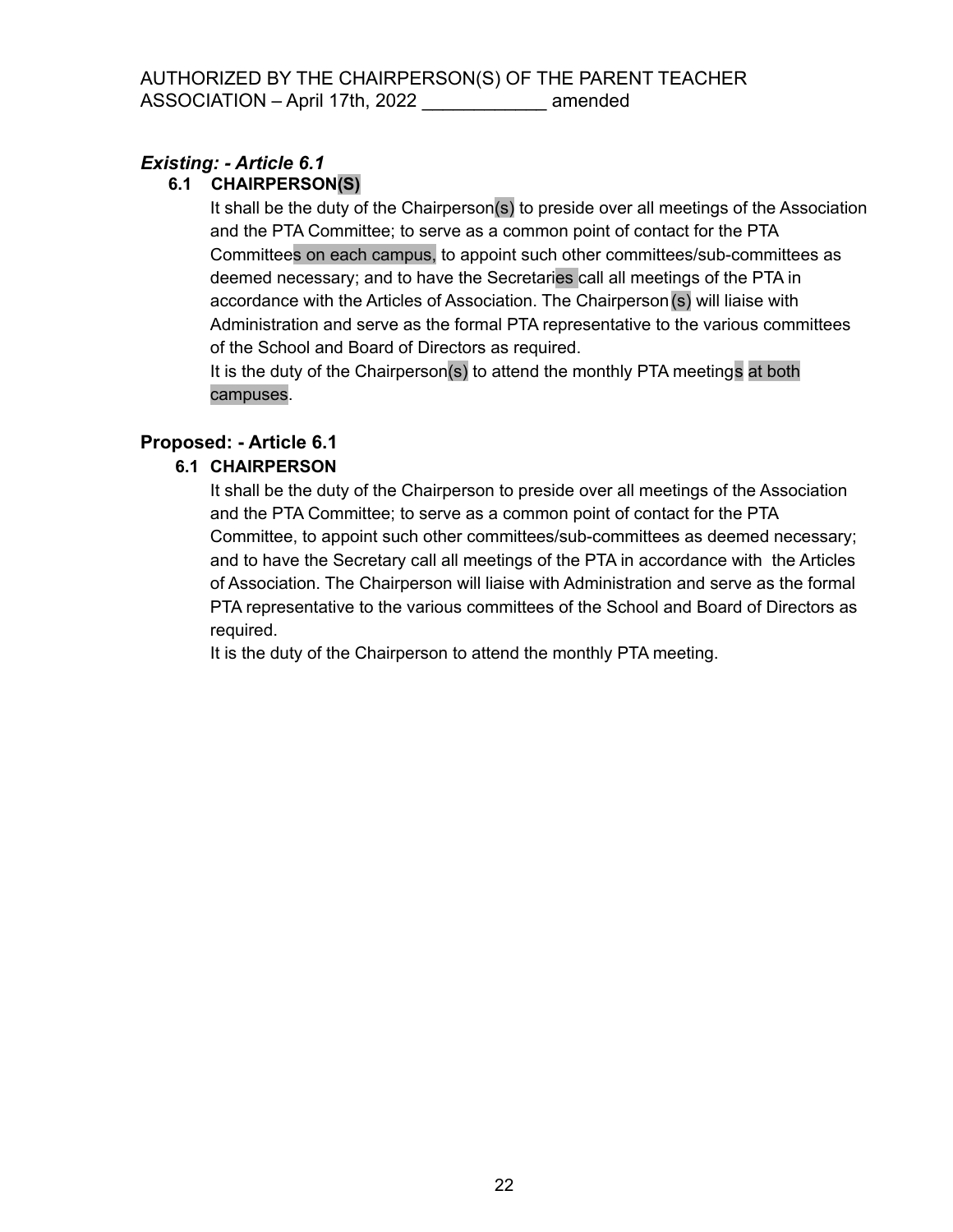### **6.2 VICE CHAIRPERSONS**

It shall be the duty of the Vice Chairpersons to act for the Chairperson(s) whenever the latter is absent.

The Vice Chairpersons will be the officers responsible for the operation and functioning of the PTA Committees on each campus, including the setting up of an events calendar for each academic year for their relevant campus. It is the duty of the Vice Chairpersons to attend the monthly PTA meeting at their relevant campus.

### **Proposed: - Article 6.2**

### **6.2 VICE CHAIRPERSON**

It shall be the duty of the Vice Chairperson to act for the Chairperson(s) whenever the latter is absent.

The Vice Chairperson will be the officer responsible for the operation and functioning of the PTA Committees, including the setting up of an events calendar for each academic year. It is the duty of the Vice Chairperson to attend the monthly PTA meeting.

## *Existing: - Article 6.3*

### **6.3 SECRETARIES**

It shall be the duty of the Secretary at each campus to take the minutes of all proceedings of the PTA Committee and meetings of the Association and to publish the minutes. These published minutes must be accessible to all members of the PTA. The Secretary shall also maintain a file of information on all activities carried out by the PTA on their relevant campus.

It is the duty of the Secretary to attend the monthly PTA meeting at their relevant campus.

### **Proposed: - Article 6.3 (RENAMED TO 6.5)**

#### **6.5 SECRETARY**

It shall be the duty of the Secretary to take the minutes of all proceedings of the PTA Committee and meetings of the Association and to publish the minutes. These published minutes must be accessible to all members of the PTA. The Secretary shall also maintain a file of information on all activities carried out by the PTA. It is also the responsibility of the Secretary to act as 'liaison/coordinator' between the school, Booster Club and Student Council to coordinate activities amongst these groups so that they are either co-hosted or do not clash. This task can be shared with the Communications Liaison

It is the duty of the Secretary to attend the monthly PTA meeting.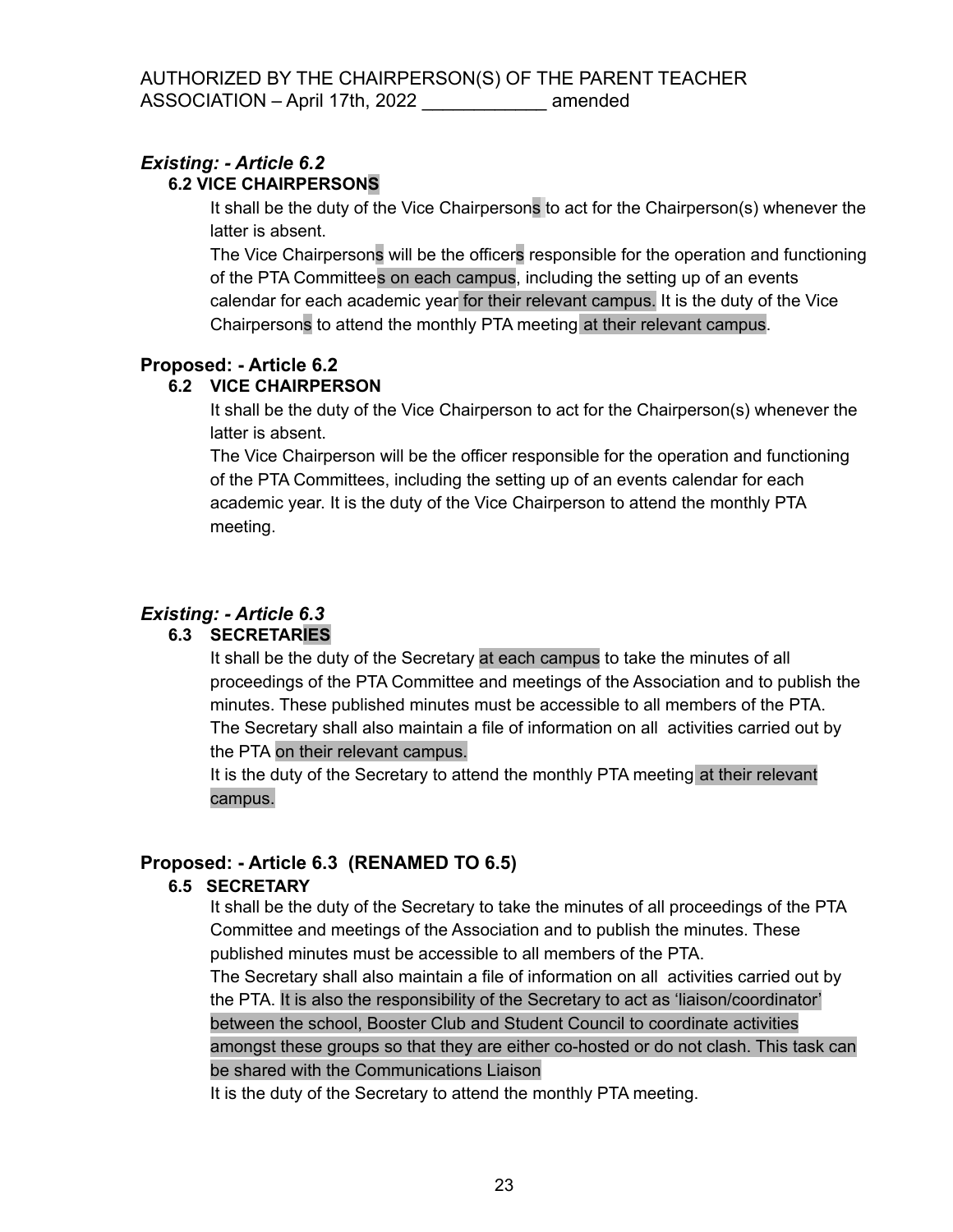#### **6.4 TREASURER**

It shall be the duty of the Treasurer to work in conjunction with the Business Office to record all funds raised and disbursements made and maintain records of same for both PTA Committees.

The Treasurer shall ensure that all money raised is deposited to the Business Office. The Treasurer shall ensure that all disbursements are based on relevant receipts and approved requests.

The Treasurer will provide a monthly update of the account for the general meeting and detailed accounts of the individual events.

It is the duty of the Treasurer to attend the monthly PTA. If this is not possible, the responsibility of presenting the financial statements to the meeting will be that of the relevant Vice Chairperson(s).

### **Proposed: - Article 6.4 (RENAMED TO 6.3)**

### **6.3 TREASURER**

It shall be the duty of the Treasurer to work in conjunction with the Business Office to record all funds raised and disbursements made and maintain records of the same. The Treasurer shall ensure that all money raised is deposited to the Business Office. The Treasurer shall ensure that all disbursements are based on relevant receipts and approved requests.

The Treasurer will provide a monthly update of the account for the general meeting and detailed accounts of the individual events.

It is the responsibility of the Treasurer to carefully scrutinize all incoming fund requests, ensure that they each have 3 offers and that they will equally benefit the wider school population and not a small, select group.

It is the duty of the Treasurer to attend the monthly PTA. If this is not possible, the responsibility of presenting the financial statements to the meeting will be that of the Chairperson/Vice Chairperson.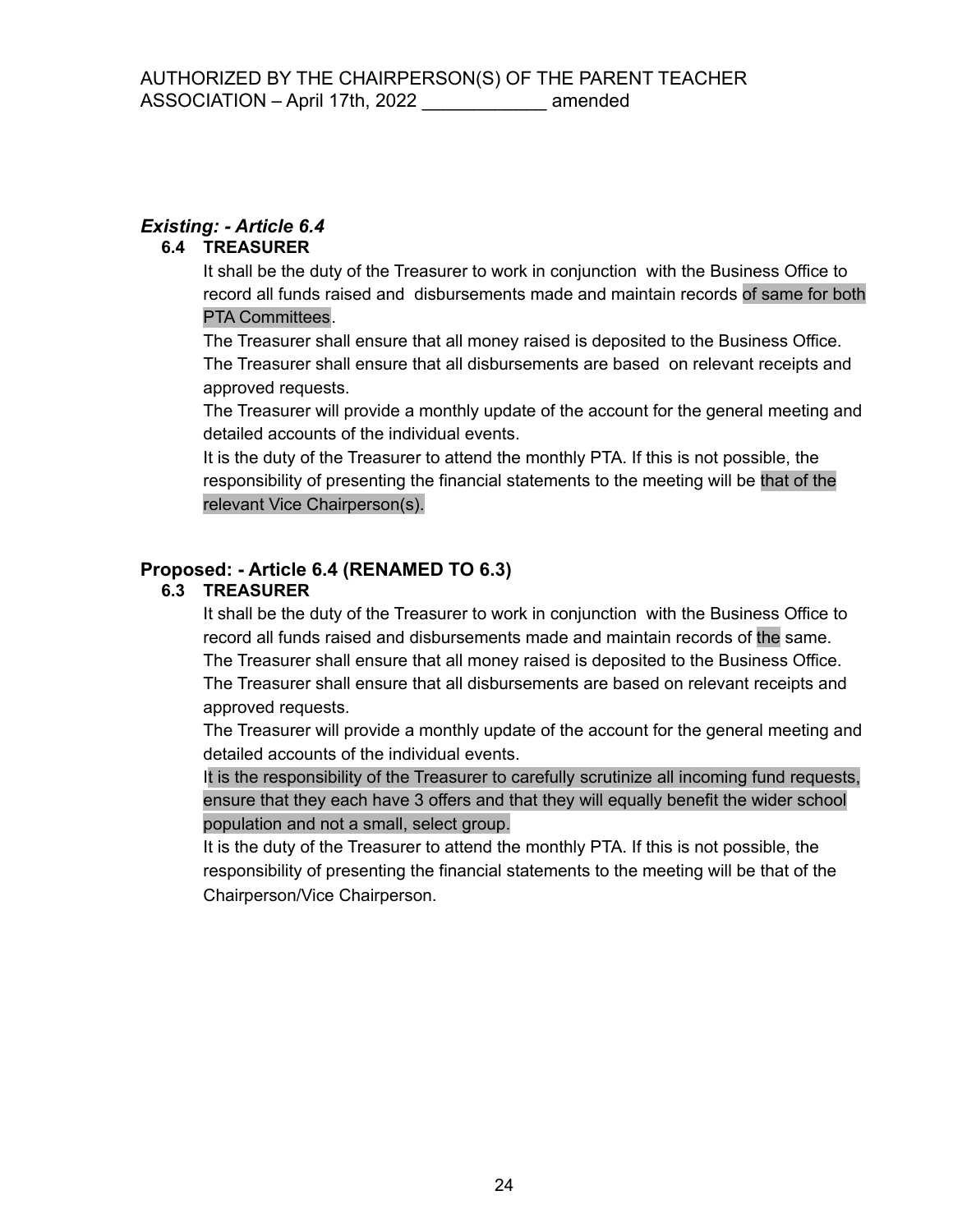#### **6.5 NEW PARENT COORDINATOR**

It shall be the duty of the New Parent Coordinator at each campus to liaise with new parents, Home Room Parents/Contact Parents of those classes and Administration to oversee the ease of settlement of these families.

It is the duty of the New Parent Coordinator to attend monthly PTA meetings at their relevant campus.

### **Proposed: - Article 6.4 (RENAMED TO 6.6)**

#### **6.6 NEW PARENT COORDINATOR**

It shall be the duty of the New Parent Coordinator to liaise with new parents, Home Room Parents/Contact Parents of those classes and Administration to oversee the ease of settlement of these families.

It is the duty of the New Parent Coordinator to attend the monthly PTA meeting.

#### *Existing: - Article 6.6*

#### **6.6 PARENT REPRESENTATIVES**

Home Room Parents – Elementary/ECE

Contact Parents – Middle and High School

It shall be the duty of the Parent Representatives at each campus to recruit Home Room Parents/Contact Parents from each class and organize the Home Room Parent (HRP) Program, including ongoing liaison with the Home Room and Contact Parents and Administration.

It is the duty of the Parent Representatives to attend the monthly PTA meeting at their relevant campus.

#### **Proposed: - Article 6.6 (RENAMED TO 6.7) 6.7 PARENT REPRESENTATIVES**

It shall be the duty of the Parent Representatives to recruit Home Room Parents/Contact Parents from each class/grade and organize the Home Room Parent (HRP) Program, including ongoing liaison with the Home Room and Contact Parents and Administration.

(Home Room Parents – Elementary/ECE; Contact Parents – Middle and High School) It is the duty of the Parent Representatives to attend the monthly PTA meeting.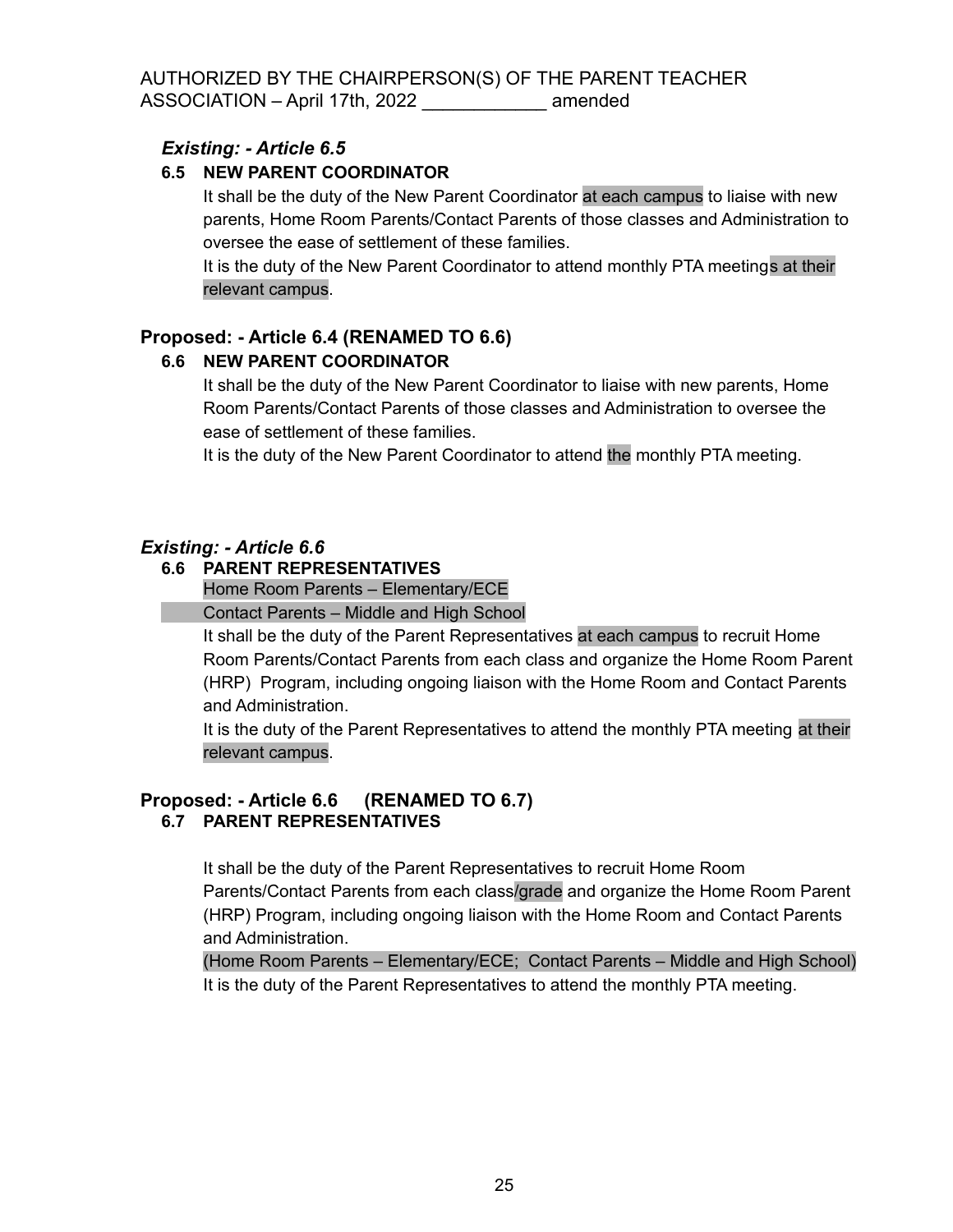#### **6.7 TEACHER REPRESENTATIVES**

It shall be the duty of the Teacher Representatives to liaise with the staff at the relevant campus.

It is the duty of the Teacher Representatives to attend the monthly PTA meeting at the relevant campus.

### **Proposed: - Article 6.7 (RENAMED TO 6.8)**

#### **6.8 TEACHER REPRESENTATIVES**

It shall be the duty of the Teacher Representatives to liaise with the staff. It is the duty of the Teacher Representatives to attend the monthly PTA meeting.

### *Existing: - Article 6.8*

#### **6.8 ACTIVITIES COORDINATORS**

It shall be the duty of the Activities Coordinators to bring together teams to coordinate PTA events. This should be done as soon as the Schedule of Events for the academic year is finalized. He/she may coordinate an event themselves or delegate coordination to another PTA Committee member or parent volunteer. The Activities Coordinators will alert the coordinating team to elements of the event that need to be cared for, including, for example, the setting of a reasonable timeline for the preparation of the event, safety, food and beverage, music and decorations in an advisory capacity. He or she will also maintain and update as necessary PTA documentation on best practice for events, recommendations for suppliers, and comments on what was and was not successful in relation to events for the reference of future PTA Committees.

In the event that the Activities Coordinators, after reasonable endeavors, have not been able to bring together a team to coordinate an event six weeks prior to the proposed event, and are unable or unwilling to coordinate it him or herself, the event may be canceled or postponed as the PTA Committee thinks fit.

Activities Coordinators from each campus will communicate, coordinate, or arrange for the coordination of possible joint events between the PTA, Booster Club and School events taking place. The High School Activities Coordinator will ensure liaison with the Booster Club when the PTA Committee sets up the event calendar for High School. It is the duty of the Activities Coordinators to attend the monthly PTA meeting.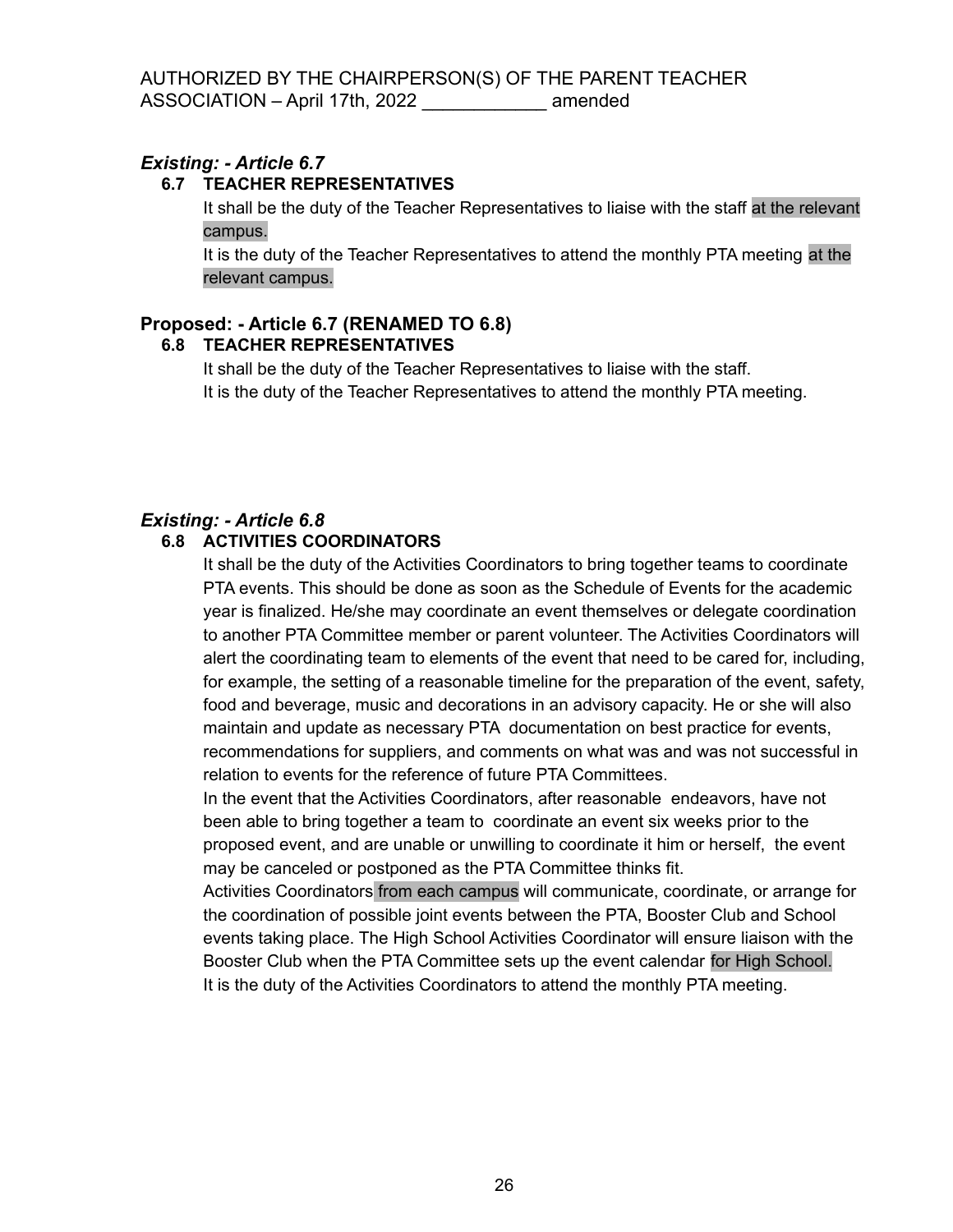#### **Proposed: - Article 6.8 (RENAMED TO 6.9) 6.9 ACTIVITIES COORDINATORS**

It shall be the duty of the Activities Coordinators to bring together teams to coordinate PTA events. This should be done as soon as the Schedule of Events for the academic year is finalized. He/she may coordinate an event themselves or delegate coordination to another PTA Committee member or parent volunteer. The Activities Coordinators will alert the coordinating team to elements of the event that need to be cared for, including, for example, the setting of a reasonable timeline for the preparation of the event, safety, food and beverage, music and decorations in an advisory capacity. He or she will also maintain and update as necessary PTA documentation on best practice for events, recommendations for suppliers, and comments on what was and was not successful in relation to events for the reference of future PTA Committees. In the event that the Activities Coordinators, after reasonable endeavors, have not been able to bring together a team to coordinate an event six weeks prior to the proposed event, and are unable or unwilling to coordinate it him or herself, the event

may be canceled or postponed as the PTA Committee thinks fit. Activities Coordinators will communicate, coordinate, or arrange for the coordination of possible joint events between the PTA, Booster Club and School events taking place. The High School Activities Coordinator will ensure liaison with the Booster Club and Student Council and relevant student groups when the PTA Committee sets up the event calendar.

It is the duty of the Activities Coordinators to attend the monthly PTA meeting.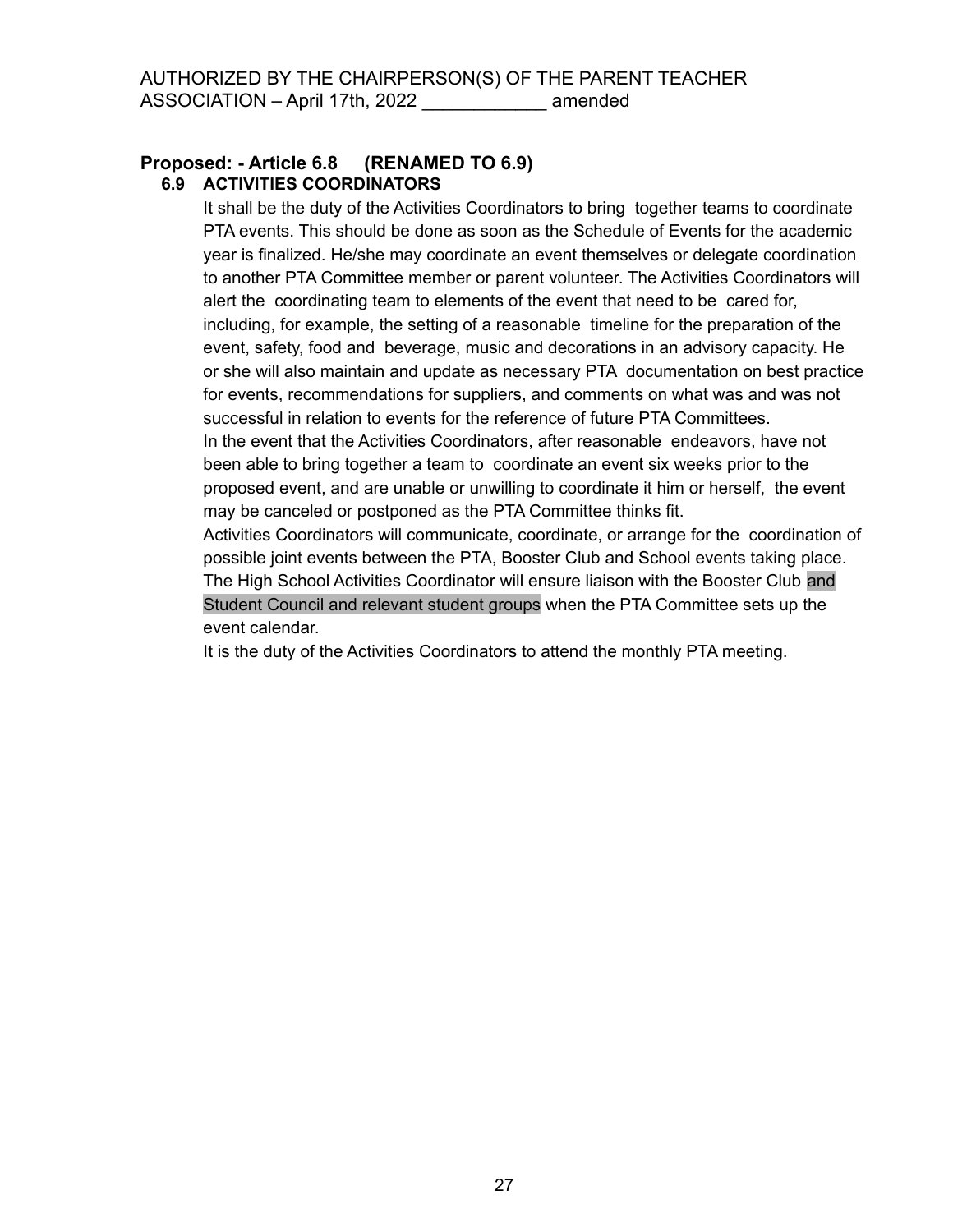#### **6.9 LOGISTICS COORDINATOR**

It shall be the duty of the Logistics Coordinator to be familiar with PTA resources on each campus and maintain an inventory of these so that resources can be kept track of and shared where appropriate. He/she will also advise which resources should be made available on both campuses and liaise with the school and the PTA regarding replacement, maintenance and disposal of resources as necessary. The Logistics Coordinator will also arrange for transport (by the school or privately) of resources between campuses where necessary.

It is the duty of the Logistics Coordinator to attend the monthly PTA meeting.

#### **Proposed: - Article 6.9 (RENAMED TO 6.10) 6.10 LOGISTICS COORDINATOR**

It shall be the duty of the Logistics Coordinator to be familiar with PTA resources and maintain an inventory of these so that resources can be kept track of and shared where appropriate. He/she will also advise which resources should be made available and liaise with the school and the PTA regarding replacement, maintenance and disposal of resources as necessary.

He/she will also be responsible for lending out PTA owned equipment / decorations / materials to staff, students, or event coordinators, keeping inventory of items lent, checking their return and properly storing them in the PTA storage room after events. It is the duty of the Logistics Coordinator to attend the monthly PTA meeting.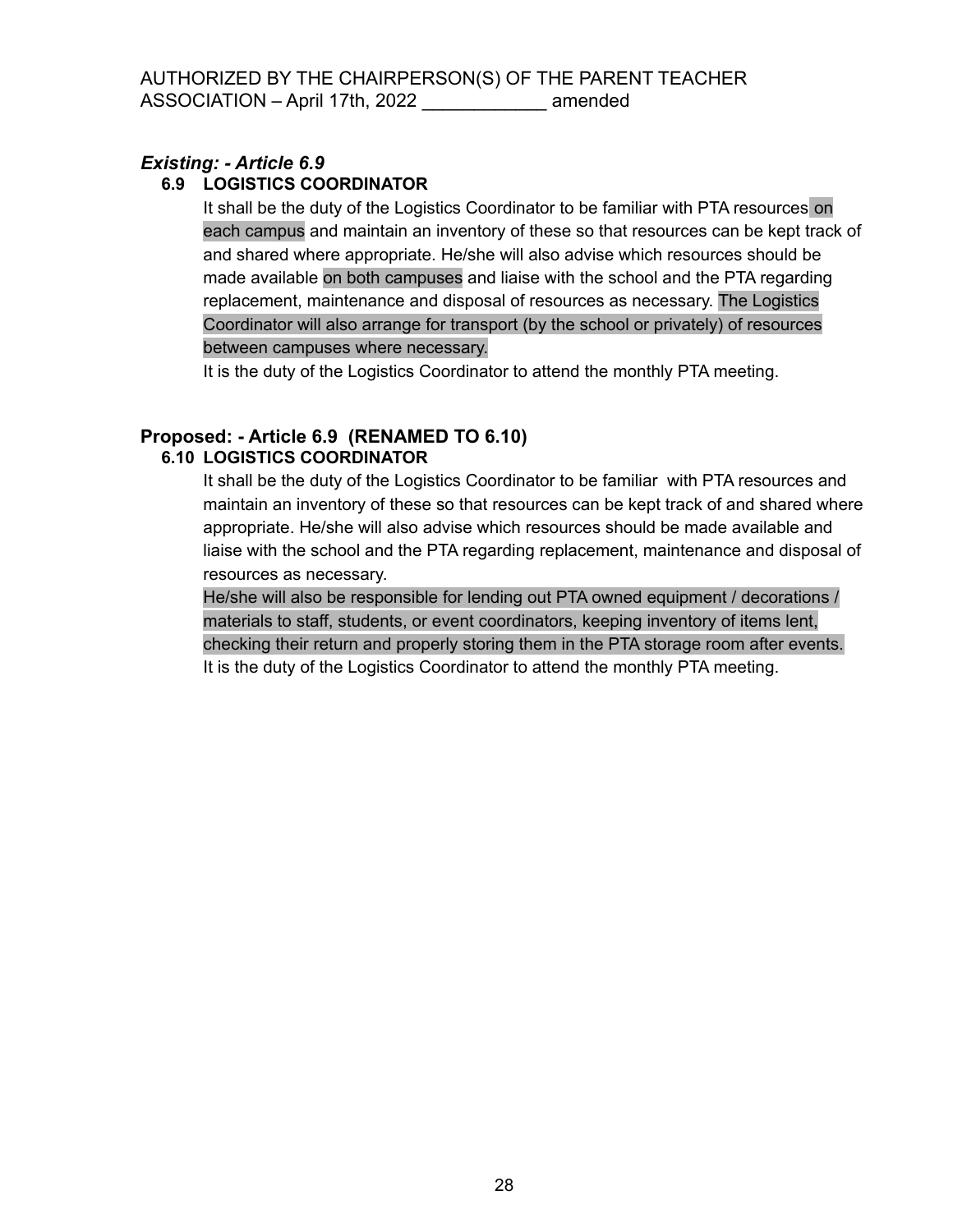### **6.10 COMMUNICATIONS LIAISON**

It shall be the duty of the Communications Liaison to facilitate transparency to parents in relation to the PTA activities on each campus. The Liaison will attend monthly PTA meetings on both campuses and make sure a copy of the minutes of the meetings of the other campus is made available. There is no requirement that the Liaison be involved in event coordination unless he/she volunteers to do so.

The Liaison may also assist the Chairperson(s) and Secretary by taking on the following functions:

- attend School Committee and Board of Director meetings if the Chairperson(s) are unable to do so
- Preparing PTA communications for the school newsletter, Facebook page, Twitter account and email distribution, providing a common 'look and feel' across PTA communications from both campuses.

It is the duty of the Communications Liaison to attend the monthly PTA meetings at both campuses.

### **Proposed: - Article 6.10 (RENAMED TO 6.4)**

### **6.4 COMMUNICATIONS LIAISON**

It shall be the duty of the Communications Liaison to facilitate transparency to parents in relation to the PTA. The Liaison will attend monthly PTA meetings and make sure a copy of the minutes of the meetings is made available.

The Liaison may also assist the Chairperson(s) and Secretary by taking on the following functions:

- attend School Committee and Board of Director meetings if the Chairperson(s) are unable to do so
- Prepare PTA communications for the school newsletter, Facebook page, Twitter account, Instagram and email distribution, providing a common 'look and feel' across PTA communications and liaise with the school's Media/Marketing coordinator.
- It is also the responsibility of the Communications Liaison to act as 'liaison/coordinator' between the school, Booster Club and Student Council to coordinate activities amongst these groups so that they are either co-hosted or do not clash. This task can be shared with the Secretary.

It is the duty of the Communications Liaison to attend the monthly PTA meeting.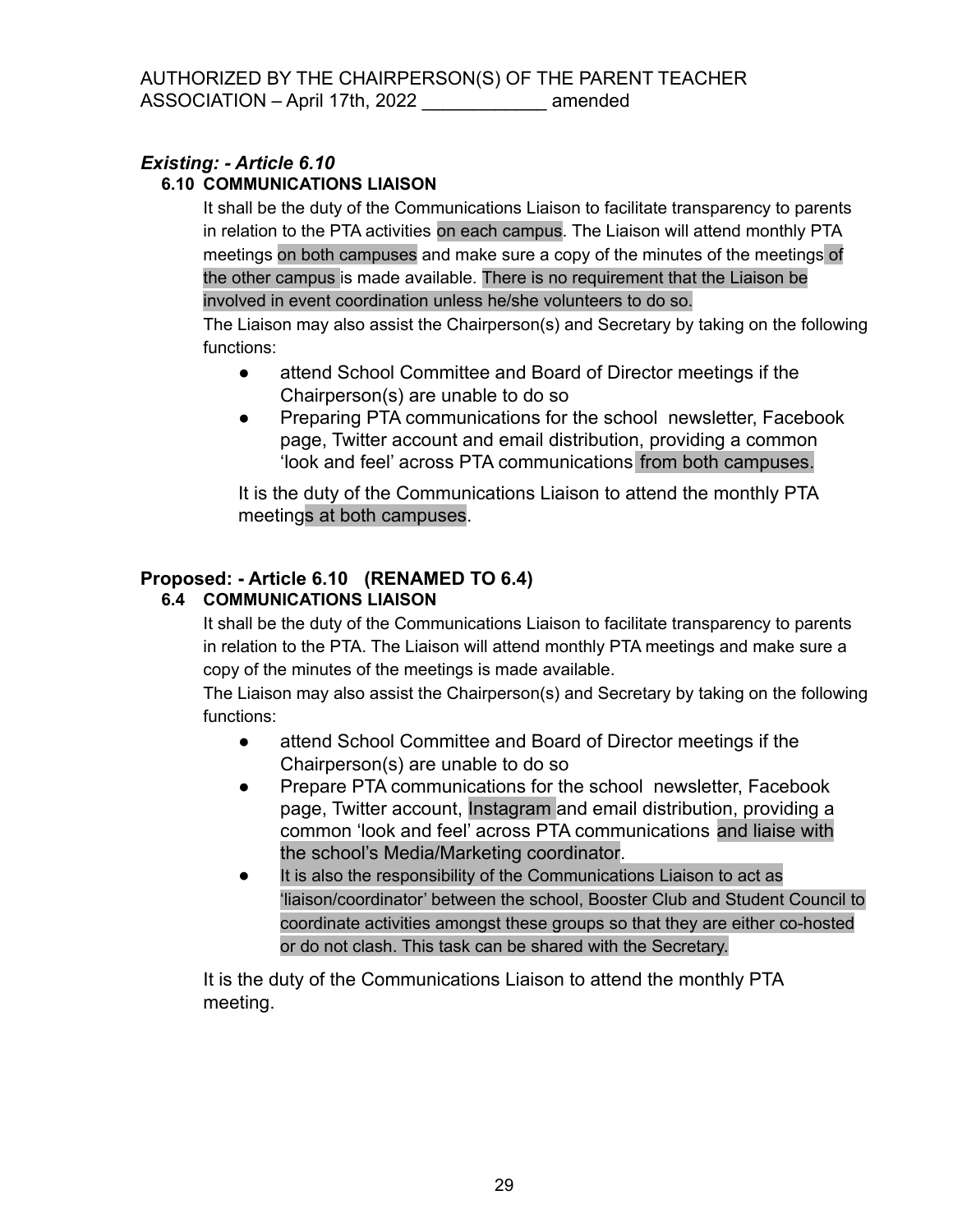**7.1** There shall be an Annual General Meeting of the members of the PTA before the last day of May. This date is to be fixed by the PTA Committee. The Annual General meeting will be a combined meeting of the entire PTA membership from both ABA Campuses.

### **Proposed: - Article 7.1**

**7.1** There shall be an Annual General Meeting of the members of the PTA before the last day of May. This date is to be fixed by the PTA Committee.

### *Existing: - Article 7.2*

**7.2** There shall be a General Meeting of the members of the PTA on such a date as may be fixed by the PTA Committee but shall be within three (3) weeks of the first day of the school year. This meeting shall be held for the purpose of forming sub-committees and to announce the PTA Schedule of Events for the academic year.

### **Proposed: - Article 7.2**

**7.2** There shall be a General Meeting of the members of the PTA on such a date as may be fixed by the PTA Committee but shall be within three (3) weeks of the first day of the school year. This meeting shall be held for the purpose of forming sub-committees, announcing 'new parent' positions and to announce the PTA Schedule of Events for the academic year.